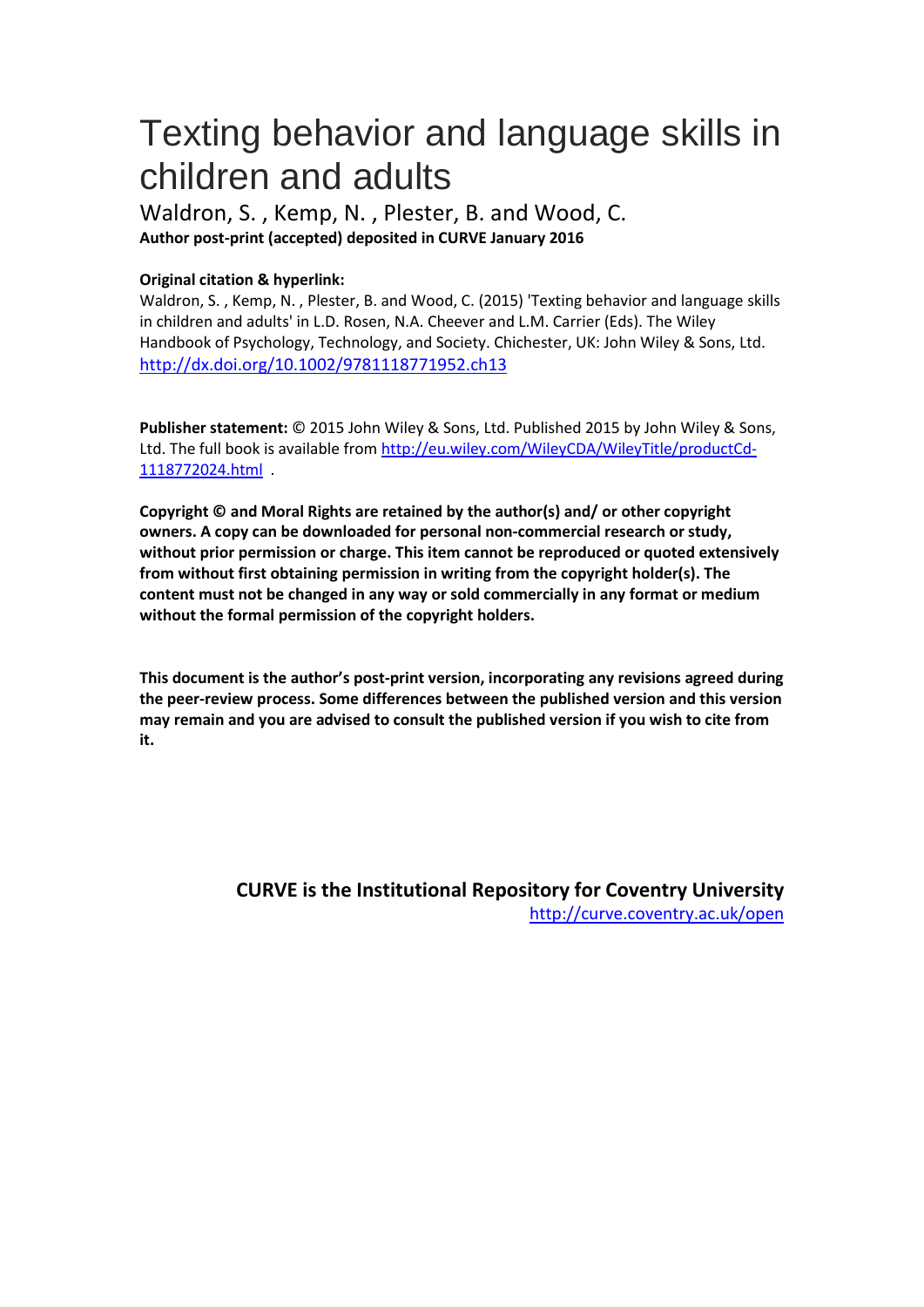# **Texting Behavior and Language Skills in Children and Adults**

Sam Waldron, $1$  Nenagh Kemp, $2$  Beverly Plester, $1$  and Clare Wood $1$ <sup>1</sup> Coventry University, <sup>2</sup> University of Tasmania

The prevalence of text messaging continues to increase in countries across the world (Baron, 2010; Lenhart, Ling, Campbell, & Purcell, 2010; Lexander, 2011; Ofcom, 2012), and a growing body of research is focusing on this form of digital communication and its links with more conventional language skills. This chapter provides an overview of the current research on the use of text messaging and its relation to specific academic abilities, including spelling, reading, phonology, grammar, and general literacy skills. The chapter discusses adult and child cohorts separately because of the striking differences that have been found between the two groups (with further division between child and adolescent samples where necessary), and some sugges- tions are provided as to why these differences might exist.

# **What is Textese?**

"Textese" is a term used to describe the abbreviated or slang format that many people use while texting (e.g., De Jonge & Kemp, 2012; Drouin, 2011; Thurlow, 2003). Words written in this way have been referred to as "textisms" (Durkin, Conti- Ramsden, & Walker, 2011; Plester, Wood, & Joshi, 2009; Thurlow, 2003). In order to examine textisms in a comprehensive way, a variety of coding schemes have been employed (e.g., Cingel & Sundar, 2012; Powell & Dixon, 2011). A particularly popular scheme is one developed by Thurlow (2003, based on Shortis, 2001), which has been adopted, with some variations, in numerous studies (e.g., Drouin, 2011; Grace, Kemp, Martin, & Parrila, 2012; Plester et al., 2009). A summary of Thurlow's original coding scheme is shown in Table 13.1.

Textese became popular early on to save on time and space when writing text messages (Taylor & Vincent, 2005). This was at a time when texting was still relatively new and expensive, often incurring costs per message. Nowadays people tend to sub- scribe to monthly packages where texting is unlimited, and to own phones with QWERTY keyboards, rather than the original alphanumeric layout. These changes mean that cost and time are no longer as big an issue as they once were. Nevertheless, both children and adults continue to use textisms in their messages (e.g., Drouin & Driver, 2012; Grace et al., 2012; Wood, Kemp, Waldron, & Hart, 2014). One important reason is that textisms can show belonging to a social group (Green, 2003; Thurlow, 2003) and can help to maintain social relationships (Ling, 2004; Ling & Yttri, 2002).

Thus, the use of textisms remains an important aspect of communicating by text message. However, this new form of writing has brought with it strong concerns from the popular media, as well as from some educators, that the use of textisms will damage conventional standards of reading and writing, especially in young people (see Thurlow, 2006, for a review). There appear to be two main types of concern. The first is that textisms will start to intrude into formal writing because people will fail to recognize the situations in which textisms are inappropriate. The second, more serious concern is that people's conventional orthographic representations will begin to be overwritten by their textese versions (see Grace, Kemp, Martin, & Parrila, 2013).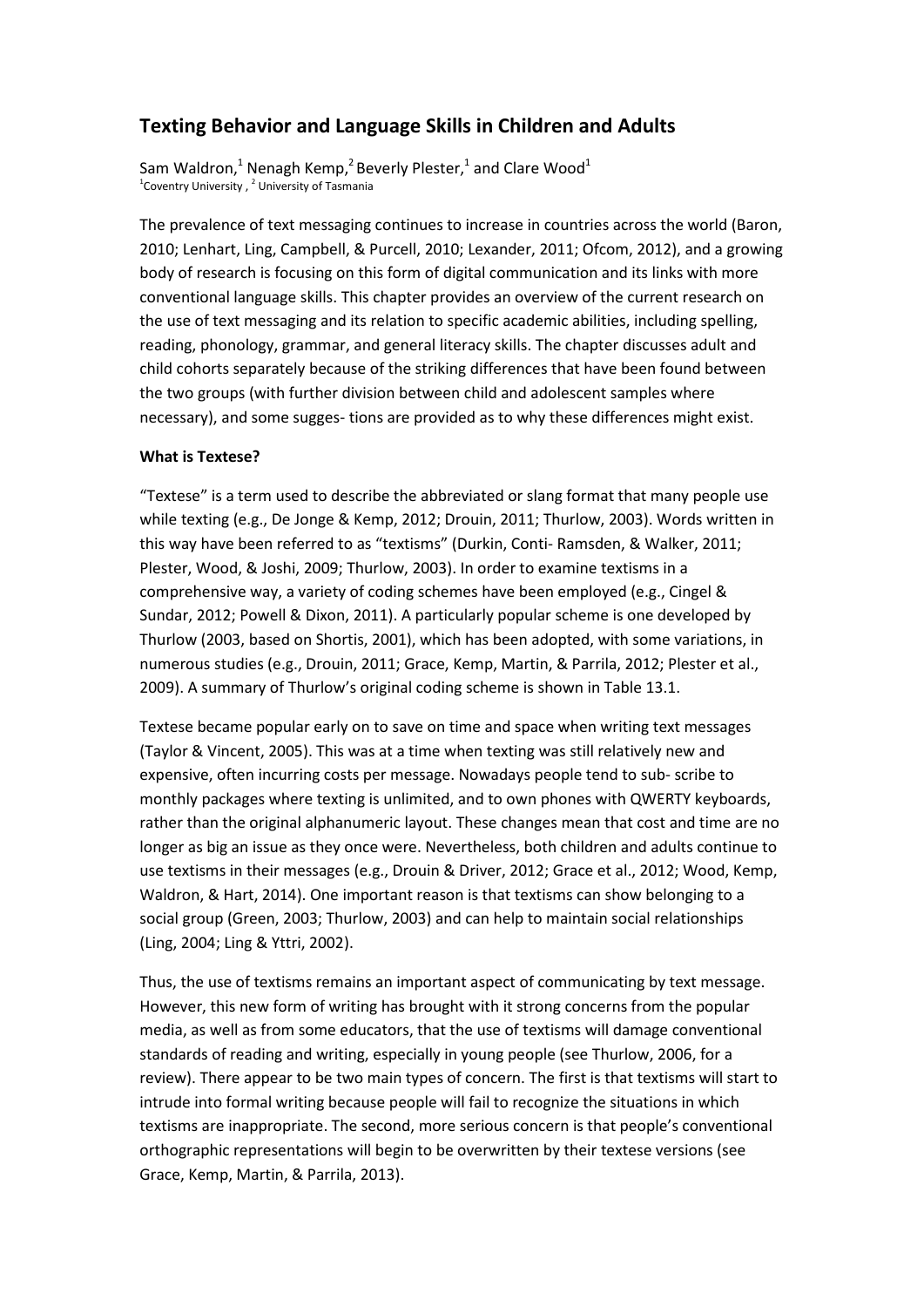Other authors have noted the potential positive influence that textism use could have on writing, especially for children (e.g., Crystal, 2008). Many textisms use unconventional orthography but keep phonological representations intact (e.g., rite for right), and thus regular exposure to textese could provide writers with practice with phonics. This could, in turn, help to improve reading abilities in children (e.g., Bradley & Bryant, 1983; Hulslander, Olson, Willcutt, & Wadsworth, 2010), who are still developing their knowledge of phonology and orthography. Adults, who have already established their phonological and orthographic skills, may not benefit from any additional phonological practice.

| Type of 'textism'             | <b>Explanation</b>                                                                        | <b>Example</b>   |
|-------------------------------|-------------------------------------------------------------------------------------------|------------------|
| Shortenings                   | Removing word endings                                                                     | bro, mon         |
| Contractions                  | Removing letters from the middle of words,<br>usually vowels                              | ltr, msq         |
| 'G' clippings                 | Removing the 'g' from word endings                                                        | borin, tryin     |
| Other clippings               | Removing other letters from word endings                                                  | hav, wil         |
| <b>Initialisms</b>            | Using the first letter from every word in a<br>phrase, to make a short version            | lol, brb         |
| Acronyms                      | Follows the same rules as initialisms, but are<br>considered to be official abbreviations | <b>BBC,UK</b>    |
| Letter number<br>homophones   | Using the sound of a letter or number to<br>spell part or all of a word                   | l8r, 2moro, c, u |
| Non-conventional<br>spellings | Spelling phonetically                                                                     | fone, luv        |
| Misspellings/Typos            | Misspelling words non phonetically                                                        | comming, rember  |
| Accent stylisation            | Writing the way you talk                                                                  | innit, gonna     |

## *Table 13.1. Thurlow's (2003) coding scheme*

Texting is often seen by children as a fun and playful activity (e.g., Plester et al., 2009), which can encourage children to learn in a way in which they feel comfortable, in contrast to school-based writing, where correctness is important and mistakes are criticized (Crystal, 2008). The enjoyment that children seem to gain from texting can also increase the time that they spend reading and writing text messages, and thus lead to an overall increase in exposure to print (Wood, Meachem, et al., 2011). It should be noted that studies of children's textism use (e.g., Plester, Wood, & Bell, 2008; Plester et al., 2009) suggest that a relatively small range of popular textisms are used extensively (e.g., c for see, u for you, 2 for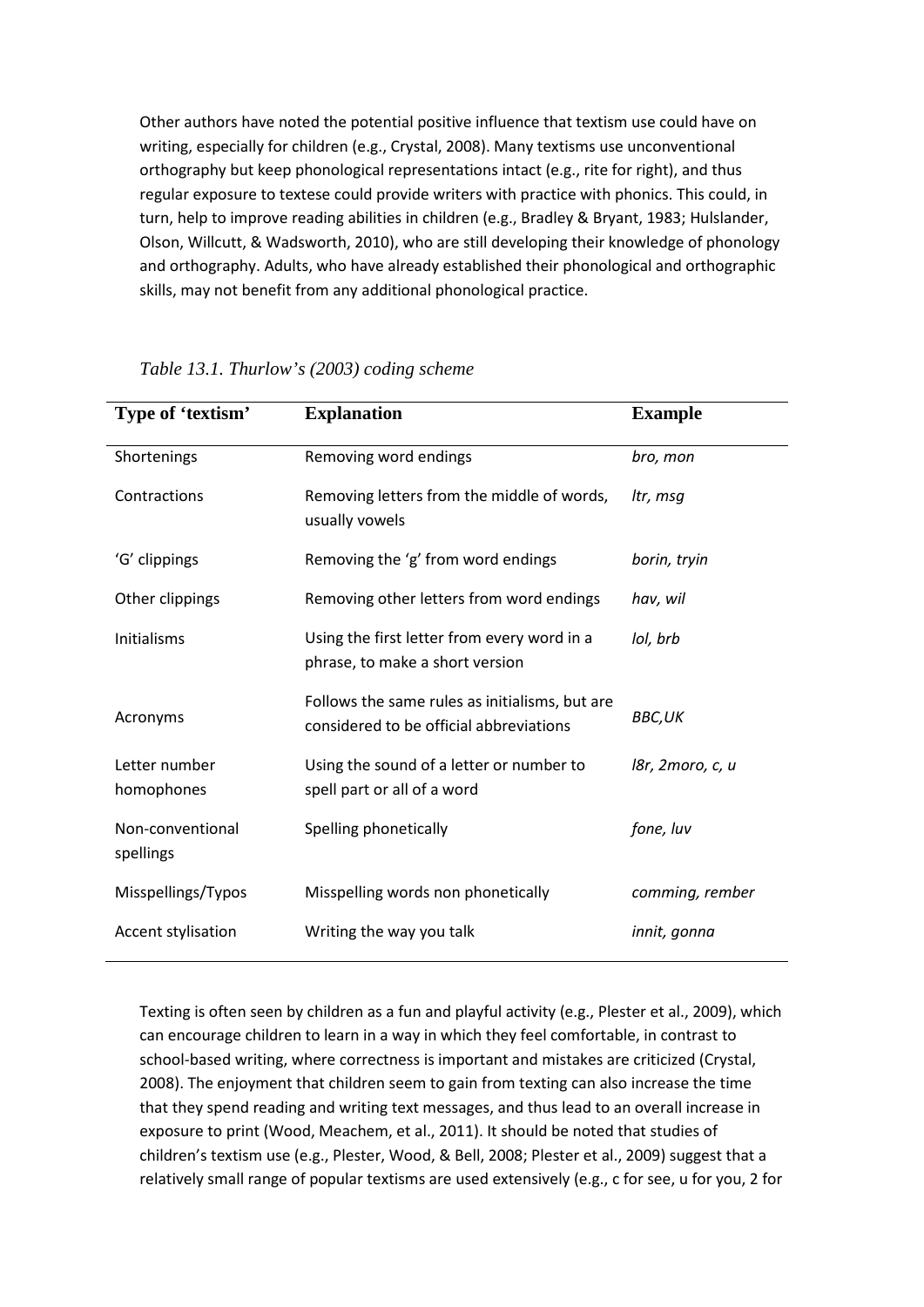to). The more creative textisms often discussed in the popular press (e.g., initialisms such as brb for be right back and number-based homophones such as 42n8ly for fortunately, used by Powell & Dixon, 2011) are not used so widely. Thus, texting may provide less opportunity for language "play" and learning than sometimes suggested.

In methodological terms, the researchers who have studied the use of texting and textisms have used a variety of task types. These include self-report (participants estimate the use of textisms in the messages they send), translation studies (participants are given sentences to rewrite as they would in a text message), scenario studies (participants compose a text message in response to a scenario), and naturalistic studies (textism use is obtained directly from messages recorded from the participants' phones). The studies detailed in this chapter have also considered both the frequency of messages sent and the density of textisms used in those messages. However, estimating the number of messages sent or received per day does not reflect exposure to textisms as clearly as estimating the proportion of textisms in those messages, and thus textism density is the most meaningful measure to consider in terms of its links to literacy skill.

#### **Reading Ability**

As noted above, many textisms rely on phonological decoding, which in turn is robustly related to reading skill (e.g., Melby-Lervåg, Lyster, & Hulme, 2012). Individuals who are strong in the component skills of reading might therefore be expected to be good at creating and deciphering textisms. Alternatively, as suggested in the popular press, frequent exposure to unconventional spellings in text messages could interfere with one's memory for standard spellings, and thus with one's general reading scores. As can be seen from Table 13.2, a variety of aspects of reading ability have been investigated in terms of their link with a range of measures of texting behavior.

### **Child Cohorts**

Plester et al. (2009) examined the textism density of messages elicited from 10- to 12-yearold British children. Controlling for age, short-term memory, phonological awareness, vocabulary, and years of phone ownership, there was still a significant positive relationship between textism density and word reading. Coe and Oakhill (2011), in their sample of British 10- to 11-year-olds, found that although the better and the poorer readers in the sample engaged in the same frequency of texting, the better readers used more textisms than the poorer readers. Johnson (2012) reported a positive correlation in a small study looking at Canadian children's scores on two reading measures and their ability to define five textisms (four of which were initial- isms). Kemp and Bushnell (2011), in contrast, found no significant association between 10- to 12-year-old Australian children's reading scores and their use of textisms in a message dictation task. The fact that children had to type these messages onto a phone provided by the experimenter, while being timed, may make these results hard to compare with those from the other untimed, pen-and-paper tasks.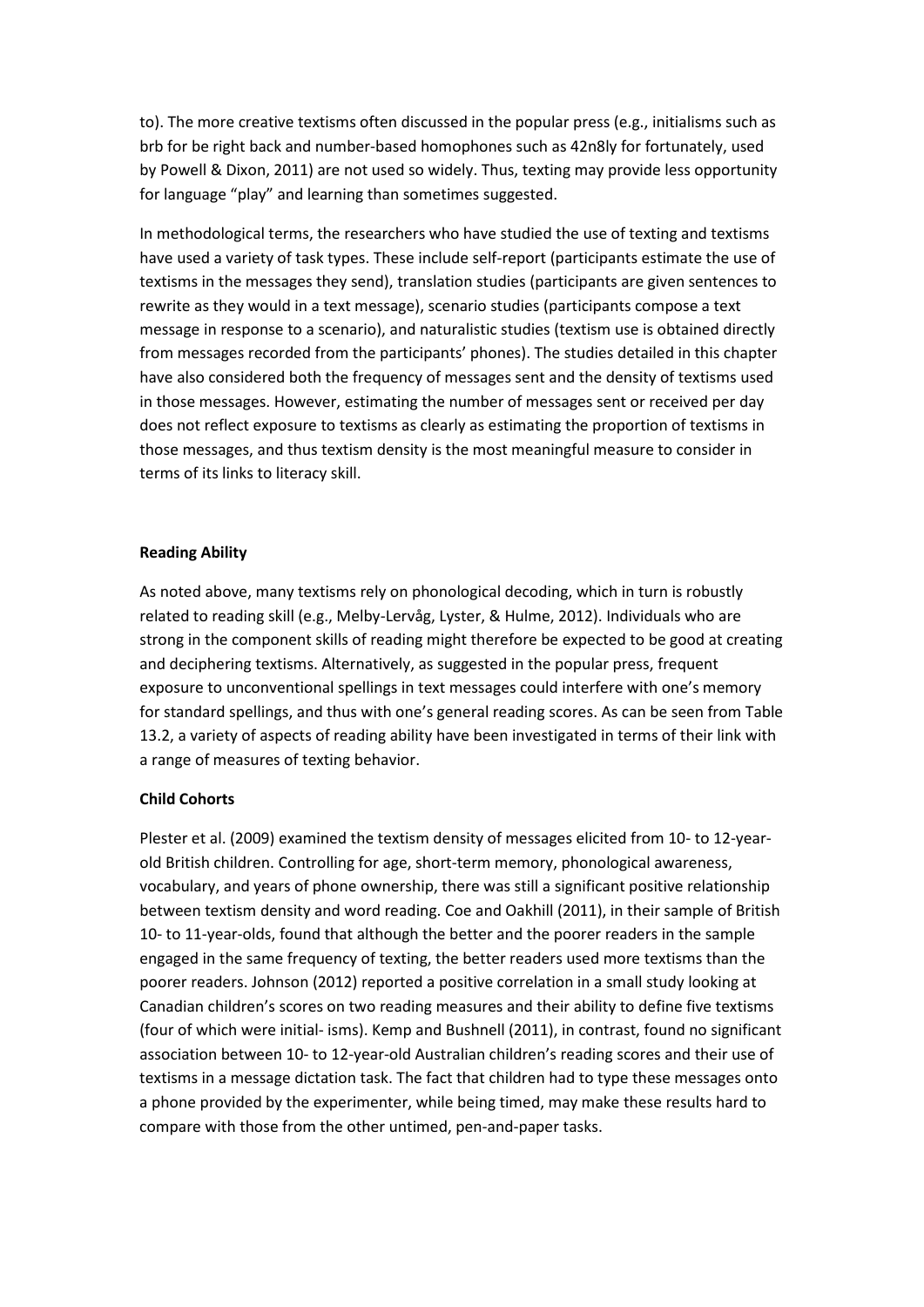De Jonge and Kemp (2012) reported negative correlations between textism use and literacy skills (reading, non-word reading, spelling, and morphological awareness) in a sample of 13 to 15-year-olds. Some of these participants may have already entered the peak time of texting seen during the older teenage years and the early 20s (described by Lenhart et al., 2010) so that their texting behavior no longer mirrored that of their younger counterparts. This suggests that results from participants in their teenage years should not be analyzed together with those of younger children.

### **Adult Cohorts**

As seen in Table 13.2, adult samples show a much more mixed set of findings in terms of the relationships seen between texting behavior and literacy skills. Drouin (2011) found a positive relationship between self-reported texting frequency and reading fluency in adults. However, such self-report measures are not necessarily accurate, and as noted above, the frequency of sending text messages does not represent the frequency of use of textisms. In translation tasks, there have been few clear links between textism use and literacy. Drouin and Davis (2009) saw no significant associations between undergraduates' use of textisms in a translation task and their scores on tasks of read- ing fluency and word recognition. They also found no significant difference in either type of reading skill between the group of students who reported that they used textisms in their messages and the group who reported that they did not.

Further neutral evidence comes from Kemp (2010), who found that textism density in translated messages had no significant correlations with real-word reading scores. Grace et al. (2013) saw inconsistent results for the naturalistic textism use of similar cohorts of Canadian and Australian undergraduates. For Canadian students, texting density had no association with non-word reading, but for Australian students, texting density was negatively associated with non-word reading, but not significantly associated with real-word reading. These differences between even very similar cultures, with the same language, suggest that results from different countries must be compared with caution.

Both De Jonge and Kemp (2012), using a translation task, and Drouin and Driver (2012), looking at naturalistic text messages, found negative correlations between adults' textism densities and reading scores, although Drouin and Driver found no correlation between textism use and reading fluency. Drouin and Driver point out the need to consider specific types of textisms produced. These authors distinguish between textisms which reflect the "lazy" omission of characters (such as capital letters and punctuation marks) and textisms which are more creative (such as phonetic respellings and abbreviations). Drouin and Driver did not in fact find overall patterns of textisms of omission being associated with poorer literacy skills and more creative textisms being associated with better literacy skills. However, they did find some individual associations in this direction. For example, among adults who never used predictive text entry, word reading scores were negatively related to omitted apostrophes, and reading fluency scores were positively related to the use of letter/number homophone textisms. This result may help to explain some of the conflicting results between adult studies. Data collected from different samples may have included different proportions of various textism types, which would also vary with the technology of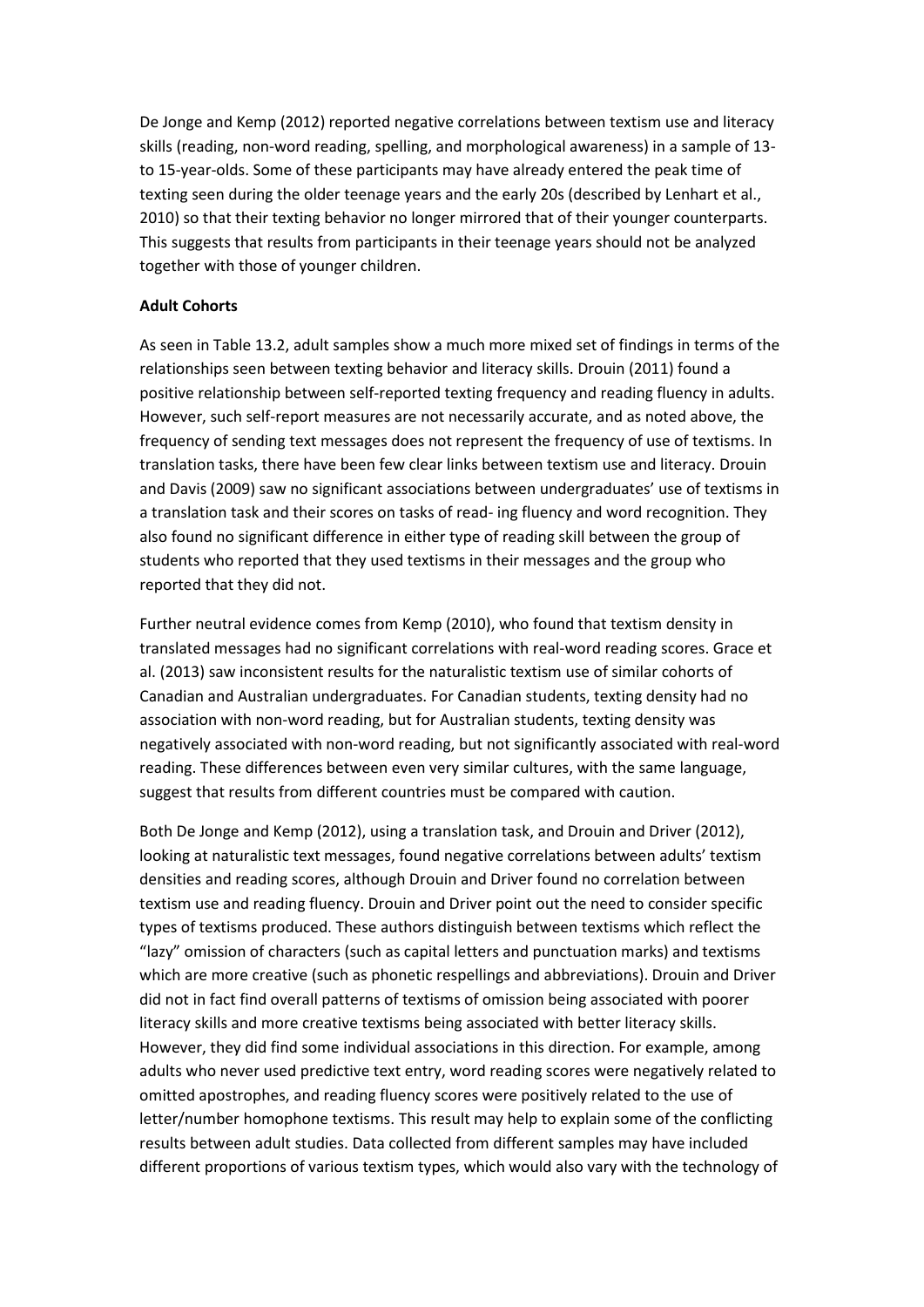the time of the research. Current mobile phones are more likely to correct errors of punctuation and capitalization than previous models, which might lead to different recorded patterns of textism use at different times.

Overall, then, it seems that the relationship between texting density and various measures of reading skill are generally positive for children, but more often neutral or even negative for older teenagers and adults. We suggest that one reason for these differences is because these children and adults began to use textisms at different stages in terms of learning to read, and thus at different stages of developing their phonological awareness. Children are still acquiring phonological skills and are therefore more likely to benefit from phonological practice through texting. In contrast, the adults in these studies had already developed their phonological knowledge and thus were not likely to benefit from practice with phonology. This could explain the neutral results in the adult category. More specific investigation of different textism types will be necessary to understand the negative links seen with some types of literacy in adults, but it may be that adults who are poorer readers also find it more difficult to create or decipher new, non-phonological textisms.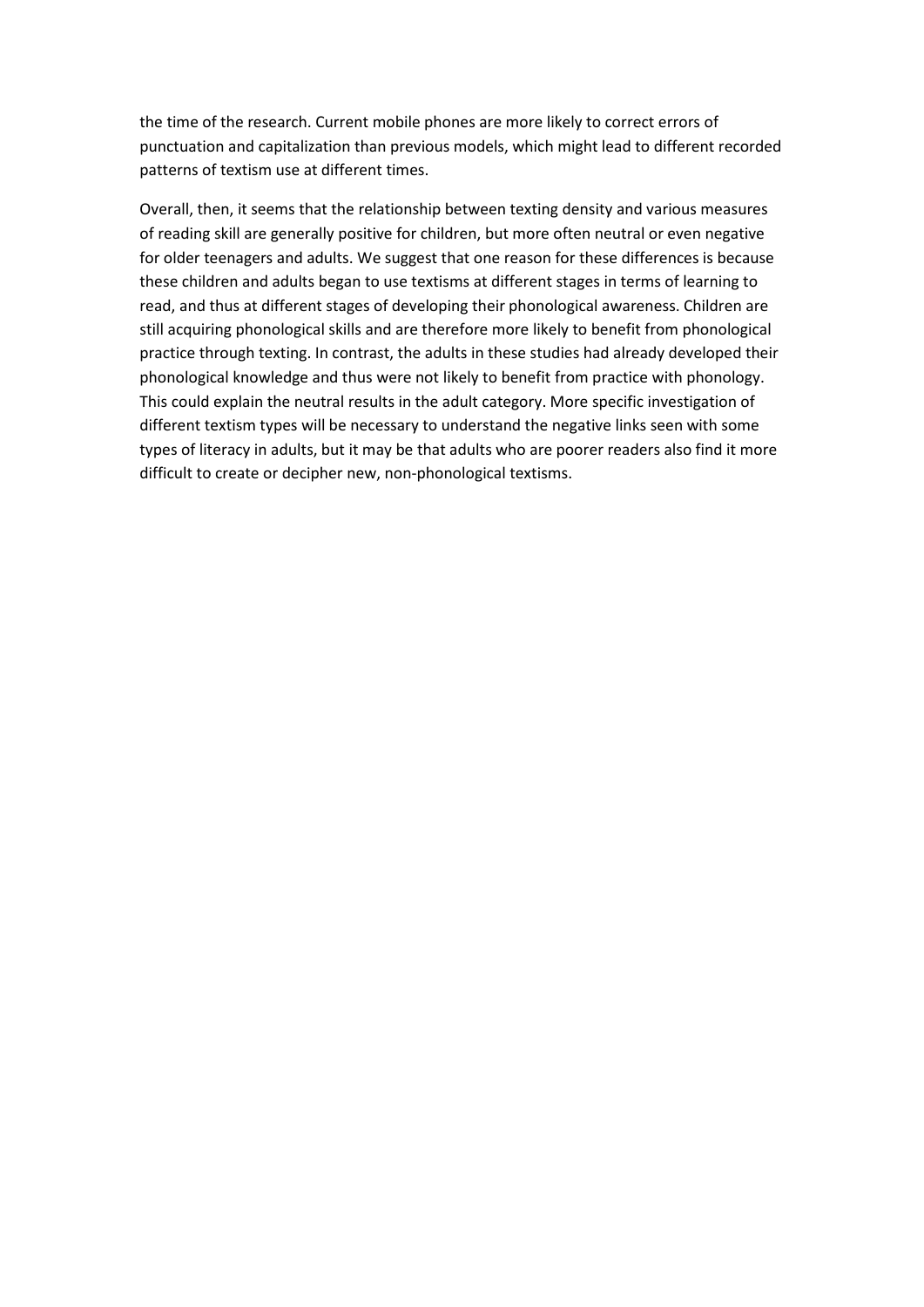| <b>Cohort</b> | <b>Textism Measure</b>     | <b>Task Type</b> | <b>Reading Variable</b>      | <b>Direction</b> | <b>Authors</b>           |
|---------------|----------------------------|------------------|------------------------------|------------------|--------------------------|
| Child         | <b>Textism Density</b>     | Scenario         | Real-word reading            | Positive         | Plester et al (2009)     |
|               | <b>Textism Density</b>     | Naturalistic     | Real-Word Reading            | Positive         | Coe and Oakhill (2011)   |
|               | Correct<br>Identification  | Translation      | Reading fluency              | Positive         | Johnson $(2012)$         |
|               | Correct<br>Identification* | Translation      | Comprehension                | Positive         | Johnson $(2012)$         |
|               | <b>Textism Density</b>     | Translation      | Non-word reading             | Negative         | De Jonge and Kemp (2012) |
|               | <b>Texting Frequency</b>   | Self-Report      | Reading fluency              | Positive         | Drouin $(2011)$          |
| Adult         | Textism<br>Proficiency**   | Translation      | Real-word Reading            | Neutral          | Drouin and Davis(2009)   |
|               | <b>Textism Density</b>     | Tanslation       | Read-word reading            | Neutral          | Kemp $(2010)$            |
|               | <b>Textism Density</b>     | Naturalistic     | Australian Real-word reading | Neutral          | Grace, et al (in press)  |
|               | <b>Textism Density</b>     | Naturalistic     | Canadian Non-word reading    | Neutral          | Grace, et al (in press)  |
|               | <b>Textism Density</b>     | Naturalistic     | Australian Non-word reading  | Negative         | Grace, et al (in press)  |
|               | <b>Textism Density</b>     | Translation      | Non-word reading             | Negative         | De Jonge and Kemp (2012) |
|               | <b>Textism Density</b>     | Naturalistic     | Reading fluency              | Neutral          | Drouin and Driver (2012) |
|               | <b>Textism Density</b>     | Naturalistic     | Real-word Reading            | Negative         | Drouin and Driver (2012) |

*Table 13.2 Overview of Reading Results*

\*correct identification is when participants are asked to identify what certain textisms mean in formal English

\*\* textism proficiency is the ability of an Individual to turn a formal English sentence into one with a textisms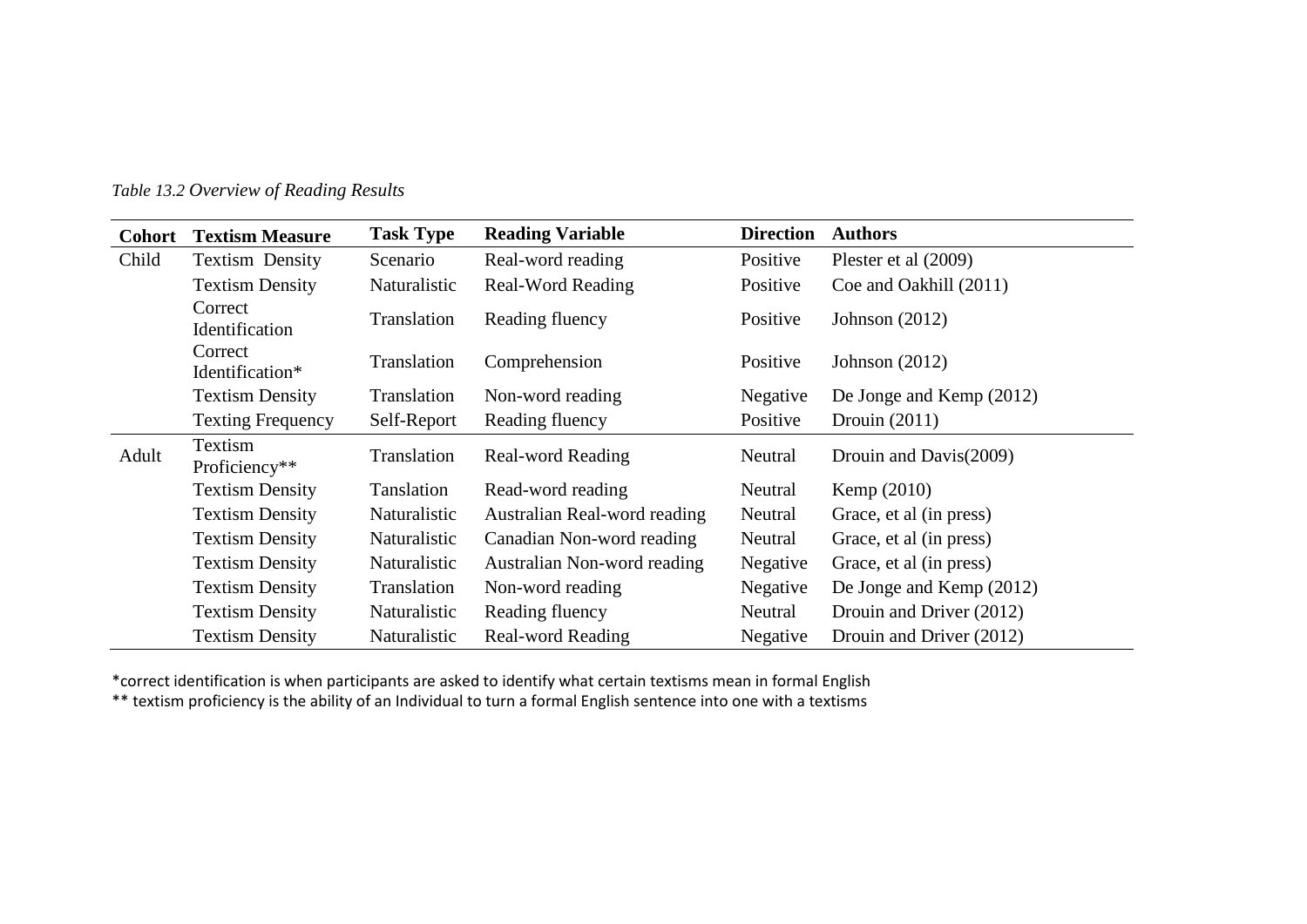## **Spelling Ability**

To an even greater extent than reading, spelling has been portrayed in the media as an academic skill that is vulnerable to the (perceived) excessive exposure to textisms (see Crystal, 2008, and Thurlow, 2006, for reviews). Numerous studies have examined the potential links between texting behavior and spelling, as summarized in Table 13.3.

# **Child Cohorts**

Almost all of the child studies presented in Table 13.3 show a positive correlation between textism density and spelling ability. Plester et al. (2008) asked British children aged 11 to 12 years to translate Standard English sentences into text messages. Those children who used more textisms performed better on tasks of spelling ability. Similarly, Bushnell, Kemp, and Martin (2011) found that among 10- to 12-year-old Australian children who were asked to rewrite 30 individual words "as they would in a text message," those who created more textism-like spellings performed better on a standardized spelling test. Kemp and Bushnell (2011) saw no significant links between children's spelling scores and textisms use, but as noted above, the nature of the task (a timed message translation task on the experimenterprovided phone) may have made it difficult to compare with others.

De Jonge and Kemp (2012) reported a negative relationship between textism use in a translation task and spelling score. However, as suggested earlier, this is likely to be due to the 13- to 15-year-old participants being older than the child participants in the other studies, and showing more adult-like texting behavior (Lenhart et al., 2010) and links with literacy.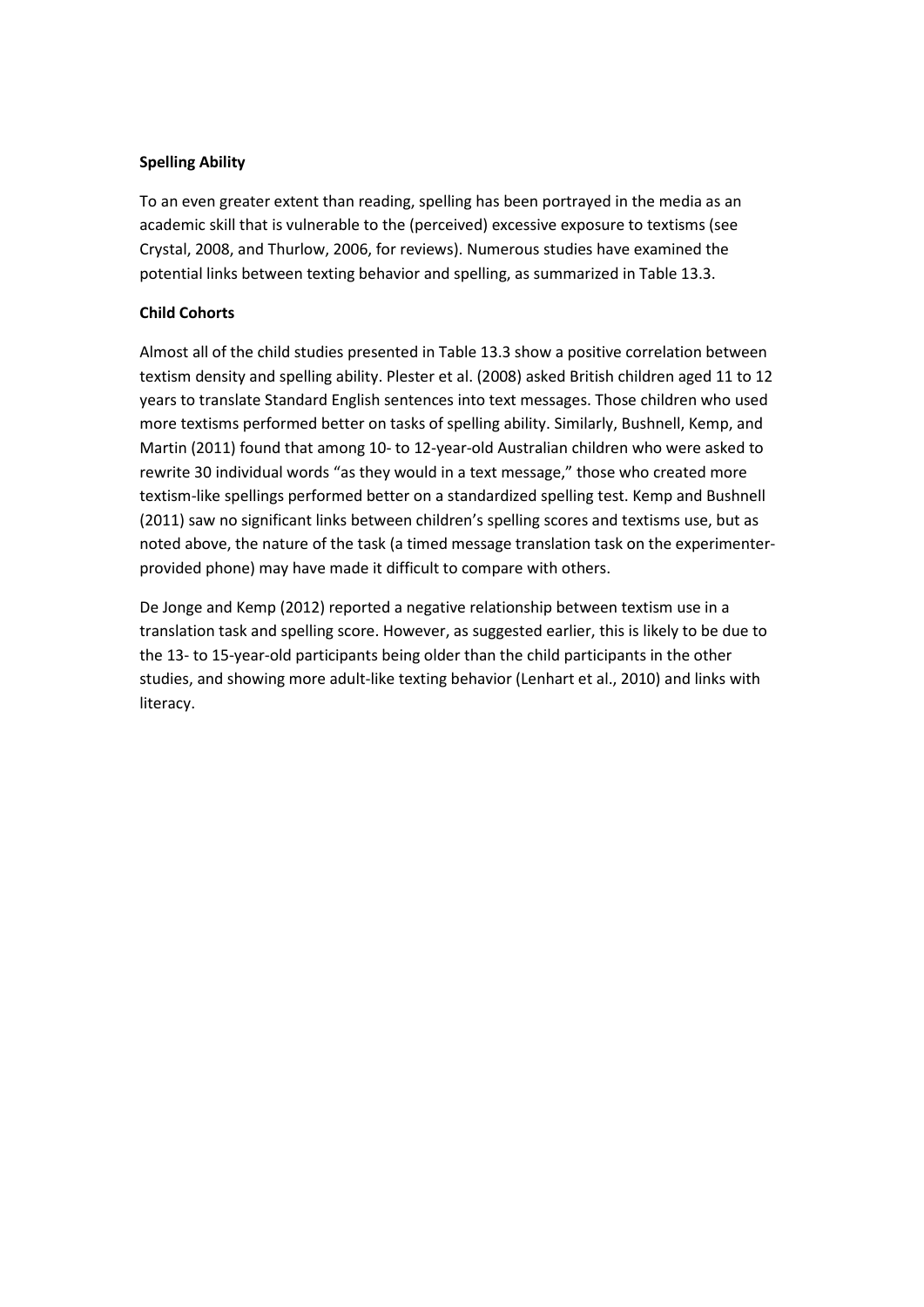| <b>Cohort</b> | <b>Textism</b><br><b>Measure</b> | <b>Task type</b>                | <b>Variable</b>                   | <b>Direction</b><br>of effect | <b>Authors</b>                                                          |
|---------------|----------------------------------|---------------------------------|-----------------------------------|-------------------------------|-------------------------------------------------------------------------|
| Child         | Textism<br>density               | Translation                     | Spelling                          | Negative                      | De Jonge and Kemp (2012)                                                |
|               | Textism<br>density               | Translation                     | Spelling                          | Positive                      | Plester, Wood and Bell (2008)                                           |
|               | Textism<br>density               | Translation                     | Spelling                          | Positive                      | Bushnell, Kemp and Martin (2011)                                        |
|               | Textism<br>density               | Naturalistic                    | Spelling<br>Development<br>$\ast$ | Positive                      | Wood, Meacham, Bowyer, Jackson,<br>Tarczynski-Bowles and Plester (2011) |
|               | Intervention                     | Randomise<br>d control<br>trial | Spelling<br>Development<br>*      | Positive                      | Wood, Jackson, Hart, Plester & Wilde<br>(2011)                          |
| Adult         | Texting<br>frequency             | Self-Report                     | Spelling                          | Neutral                       | Massengill Shaw, Carlson & Waxman<br>(2007)                             |
|               | Texting<br>frequency             | Self-Report                     | Spelling                          | Positive                      | Drouin (2011)                                                           |
|               | Textism<br>Density               | Translation                     | Spelling                          | Negative                      | De Jonge and Kemp (2012)                                                |
|               | Textism<br>Density               | Naturalistic                    | Spelling                          | Negative                      | Drouin and Driver (2012)                                                |
|               | Textism<br>exposure              | Experiment<br>al                | Spelling                          | Positive                      | Powell and Dixon (2011)                                                 |
|               | Textism<br>Proficiency           | Translation                     | Spelling                          | Neutral                       | Drouin and Davis (2009)                                                 |
|               | Textism<br>density               | Translation                     | Spelling                          | Neutral                       | Kemp (2010)                                                             |
|               | Textism<br>density               | Naturalistic                    | Spelling in<br>Canadians          | Negative                      | Grace et al (In press)                                                  |
|               | Textism<br>density               | Naturalistic                    | Spelling in<br>Australians        | Neutral                       | Grace et al (In press)                                                  |

\*Spelling development is the change in spelling between two time points. Spelling otherwise refers to a measure at one time point only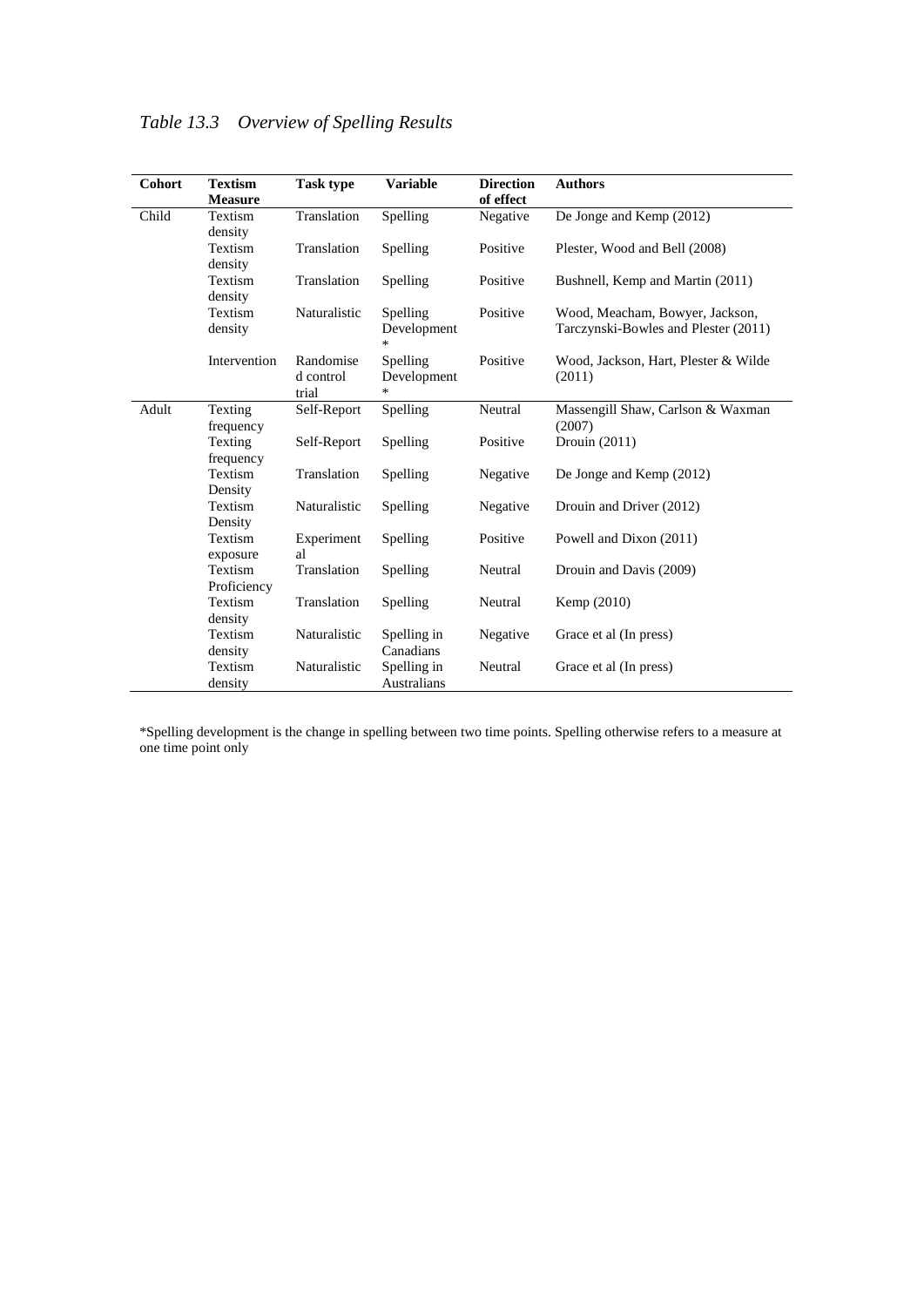Cross-sectional studies like these do not explain whether practice with textisms encourages better spelling, whether better spelling makes it easier to use textisms, or whether some more general skill underlies both. Longitudinal data, however, can help to determine the direction of causality. Wood, Meachem, et al. (2011) used a longitudinal design with British children between 8 and 12 years of age to examine if texting could increase spelling ability. Spelling ability at the end of the academic year was predicted by textism use at the start of the year, even after controlling for initial verbal IQ, phonological awareness, and spelling ability. However, this relation- ship was unidirectional, in that improved spelling ability did not significantly influence textism use. Wood, Jackson, Hart, Plester, and Wilde (2011) conducted a randomized intervention control trial to investigate the potential effect on spelling abilities of providing phone access to children who had never had a mobile phone before. For a 10-week period, children aged 9 and 10 years were given access to mobile phones during weekends and a one-week school break. The spelling skills of this group did not improve significantly more than those of a control group over the testing period. However, the use of textisms by children in the phone group accounted for a significant amount of variance in their posttest spelling scores, even after controlling for IQ and pre-test spelling scores. These children's access to the phones was restricted because of the school's ethical concerns, and further changes may have been seen if children were exposed to text messaging throughout the 10-week period, as they would under truly naturalistic circumstances. This is a question for future research.

#### **Adult Cohorts**

The findings with adult cohorts are once again less clear than with child cohorts. Massengill Shaw, Carlson, and Waxman (2007) and Drouin (2011) found positive associations with spelling and selfreported texting frequency. However, as mentioned earlier, it is more important to consider the proportion of textisms used. Drouin and Davis (2009) found no significant differences between individuals who reported they were textism users or non-users, on spelling skill or textism fluency (ability and speed in translating from Standard English to textese and vice versa). Within the group who did report using textisms, there was no significant correlation between textism fluency in the experimental tasks and spelling scores.

Studies that have used more direct measures than self-report, however, have seen no evidence of positive relationships with spelling. In a study with Australian undergraduates, Kemp (2010) found no significant correlations between spelling scores and the use of textisms in a translation task. In contrast, negative correla- tions between spelling scores and textism density were observed in both Standard English messages translated into text messages by another group of Australian undergraduates (De Jonge & Kemp, 2012) and in the naturalistic messages of U.S. undergraduates (Drouin & Driver, 2012). Drouin and Driver also looked at cor- relations between spelling scores and individual textism types. Although the overall pattern was negative, they saw a positive correlation between spelling scores and the use of accent stylization, but only in those who always used the predictive text entry function. This finding serves as a reminder that both textism type and phone technology should be considered when making generalized conclusions from correlational data.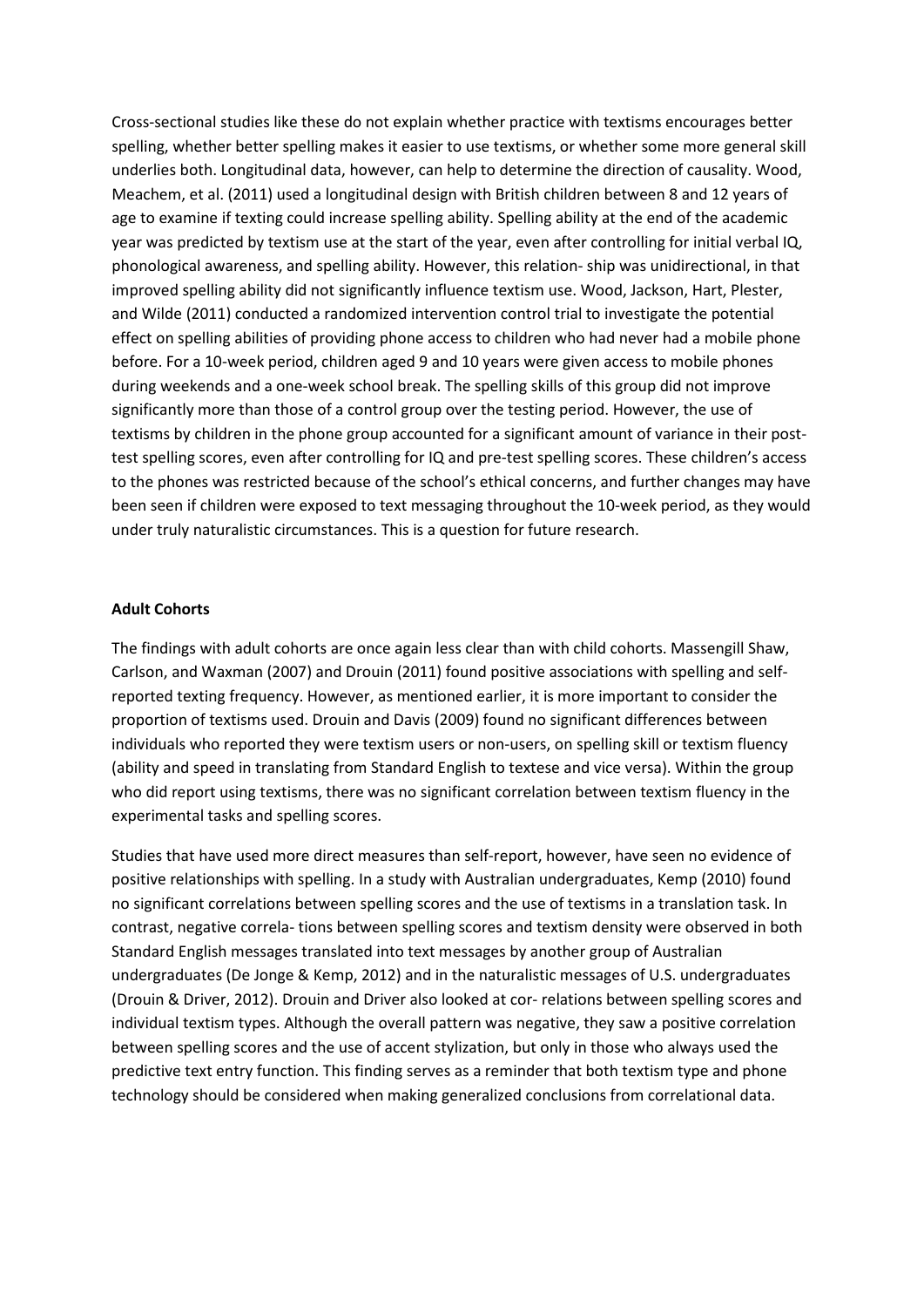Grace et al. (2013) found that spelling scores were not significantly related to the textisms used in the naturalistic messages of Australian students, but that they were negatively related for Canadian students. As noted earlier, this difference could be due to cultural differences in the uptake of mobile technology, and/or to differences in types of textisms favored in different countries, which might interact differently with spelling skill.

The importance of considering different categories of textism is emphasized by the results of an experimental study by Powell and Dixon (2011). These authors examined the effect of exposure to 30 different words spelled in different ways, on the pre- and post-test spelling of those words by 94 undergraduates. Participants saw the words spelled either correctly (e.g., tonight), misspelled phonologically (e.g., tonite), or as a textism (primarily letter/number homophones, e.g., 2nite). Participants' pre- to post-test spelling of the target words was significantly better after exposure to both correct spellings and textisms, but significantly worse after exposure to misspellings. These findings suggest that greater exposure to letter/number homophones might facilitate spelling abilities. Although both the misspellings and the textisms present in this study were heavily based on phonology, the misspellings were orthographically more similar to the real words, and may thus have created more interference with stored orthographic representations (Katz & Frost, 2001).

The research reviewed here thus suggests that certain types of textisms (e.g., non- conventional spellings) may negatively affect adults' spelling, whereas other types (e.g., letter/number homophones) may affect it more positively. The use of various categories of textism seems to vary between samples, and might help to explain the mixed set of correlations seen in adult research. Somewhere in the teenage years it appears that children start to behave more like adults in terms of texting, as negative relationships start to appear between spelling and textism density. In child cohorts, however, there appears to be a positive link between textism use and spelling, regard- less of textism category. We suggest that exposure to textisms can help children to reflect on and reinforce their own phonological representations of words. Children are also less affected by exposure to incorrect orthography than adults (Dixon & Kaminska, 2007; Katz & Frost, 2001), which could help to explain some of the negative relationships seen in adult samples.

### **Phonology**

Phonological awareness is the ability to recognize and manipulate sounds that map on to letters and words, a skill that underpins reading and spelling ability (e.g., Furnes & Samuelsson, 2011). As has been noted, the phonological nature of many textisms means that phonological awareness could play an important role in the ability to create and decipher textisms (Plester et al., 2009). Table 13.4 summarizes the studies which have investigated links between texting behavior and awareness of phonology.

Plester et al. (2009) and Wood, Meachem, et al. (2011) controlled for children's phonology (measured by tasks of Spoonerisms and rapid automatized naming – RAN) and found that textism use still made a unique contribution to word reading and spelling. This contribution fell just short of statistical significance when RAN was controlled for (Plester et al., 2009), which suggests that phonology mediates the relationship between texting and spelling.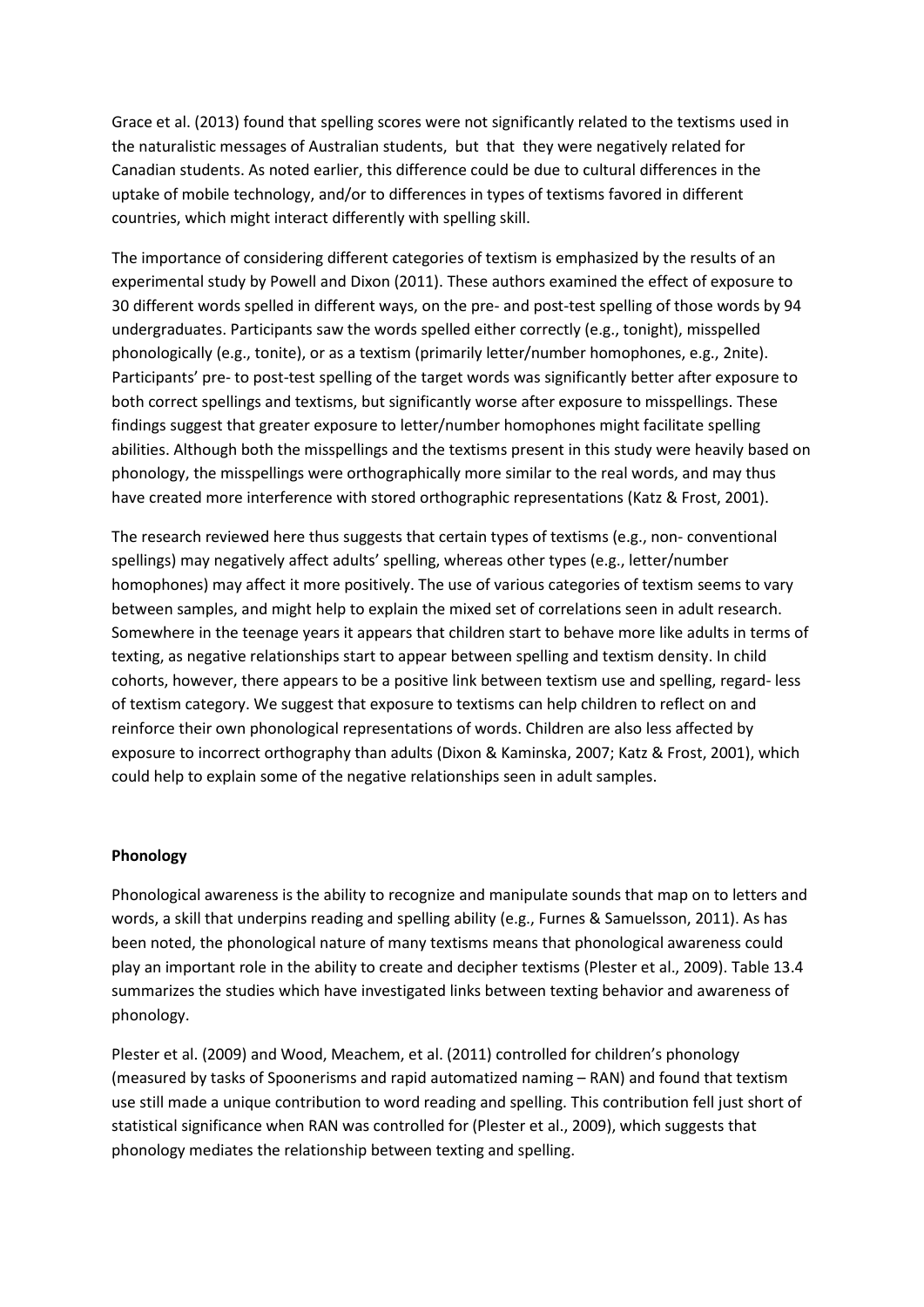| Cohort           | <b>Textism Measure</b> | Task type    | Variable               | Direction of Effect | <b>Authors</b>                |
|------------------|------------------------|--------------|------------------------|---------------------|-------------------------------|
| Child - Dyslexic | <b>Textism Density</b> | Naturalistic | Phonological awareness | Neutral             | Veater, Plester & Wood (2011) |
| Child            | <b>Textism Density</b> | Scenario     | Phonological awareness | Positive            | Plester et al. (2009)         |
|                  | <b>Textism Density</b> | Naturalistic | Phonological awareness | Positive            | Wood et al (2011)             |
| Adults           | <b>Textism Density</b> | Translation  | Phonological awareness | Neutral             | Kemp (2010)                   |
|                  | <b>Textism Density</b> | Naturalistic | Phonological awareness | Neutral             | Grace et al (in Press)        |

*Table 13.4 Overview of Phonology Results*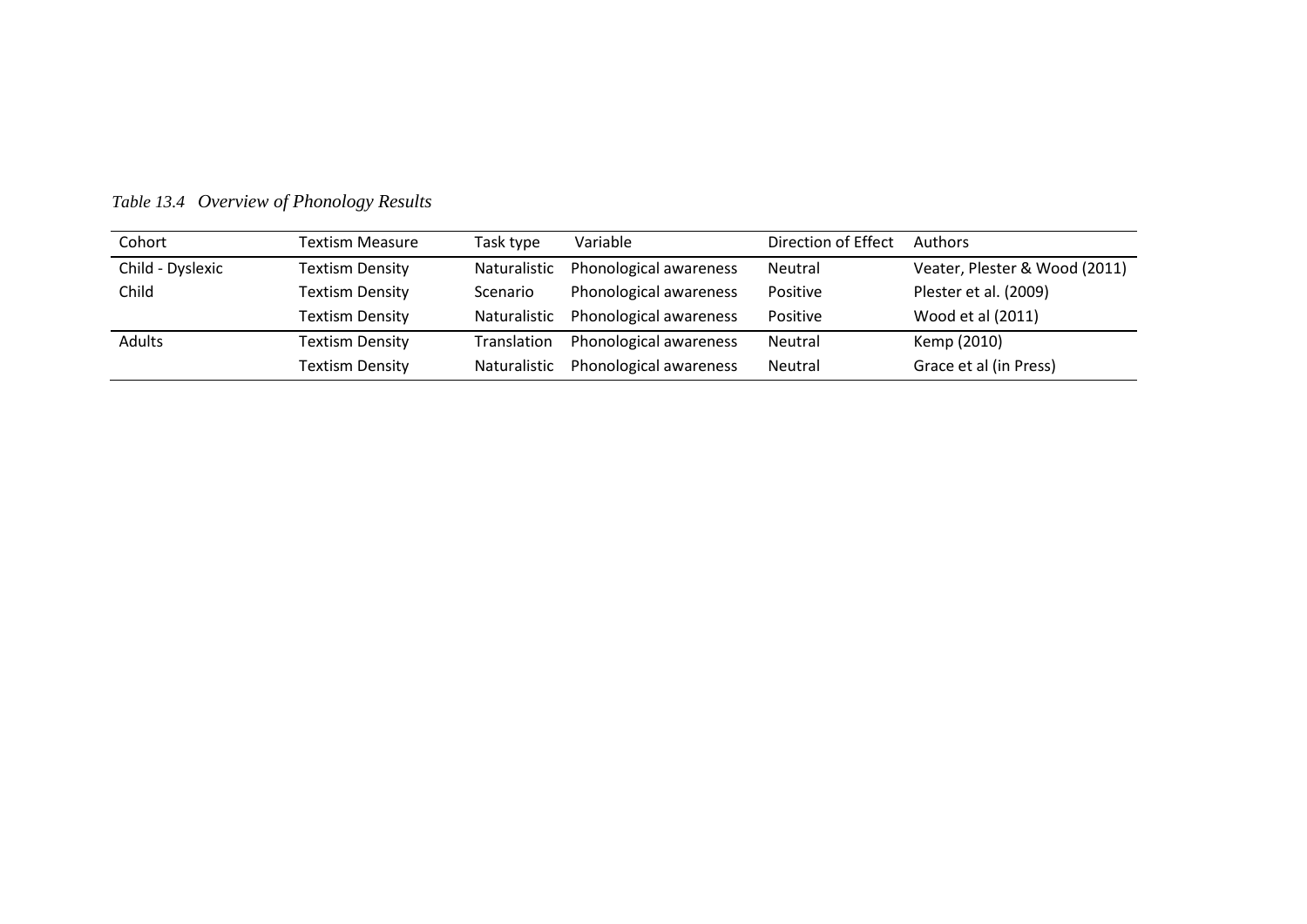The links between textism use and phonological skill have also been examined in children with dyslexia. Veater, Plester, and Wood (2011) found no significant differences in texting density between children who were typical readers and 10- to 13-year-old children who were dyslexic readers. However, the dyslexic children tended to use fewer phonology-based textisms than their peers, probably because children with dyslexia often have problems with phonological decoding (e.g., Gooch, Snowling, & Hulme, 2010). If they use and experiment with phonological textisms less often than their typically developing peers, then children with dyslexia are likely to gain even less practice with phonology, which could lead to further differences between the groups.

Kemp (2010) assessed sensitivity to phonological structure by asking Australian undergraduates to identify the sounds (rather than the letters) in a sentence. Scores on this task did not correlate significantly with textism density use in a translation task. Grace et al. (2013) gave Australian undergraduates a Spoonerisms task of phonological manipulation, but also found no significant association with naturalistic textism use. It may be that adults' phonological awareness is sufficiently developed that they receive no added benefit from practicing phonology through exposure to textisms. Future researchers could consider how the use of phonological textisms by dyslexic adults links with language skills. Further, it will be important to study the use and understanding of phonological and other types of textisms by children and adults who are deaf, and thus have limited, or no, phonological awareness.

### **Grammatical Ability**

Grammar concerns the system and structure of a language, and includes the systems of syntax (the order in which words and phrases are arranged) and morphology (the structure of meaning) (Templeton, 2012). Morphemes, the smallest units of meaning in a language, include suffixes such as -ed and -s, prefixes such as un- and pre-, as well as whole words such as cow, which can stand on their own or join others to form compounds such as cowboy. Morphological awareness underpins the creation of grammatical words (e.g., Nunes, Bryant, & Bindman, 1997) and sentences in conventional writing. It may also be important for reading and writing textisms, which often involve shortening individual morphemes within whole words. For example, the suffix -ing is often abbreviated to N or in, so that coming could be written as comin or comN. Whole-word morphemes can also be preserved by abbreviating them to their initials, so that girlfriend becomes gf (Kemp, 2010). Some studies have considered the relationship of texting behavior to skills in morphology, or more broadly, in grammar, as shown in Table 13.5.

Kemp (2010) asked Australian university students to complete a task of morphological awareness in which they had to pick out the odd word from triplets such as honest, meanest, smartest. Honest is the odd word out because it consists of a single morpheme, whereas meanest and smartest are both made up of two morphemes: the base word plus the ending -est. Kemp found no significant relationship between participants' scores on this task and their use of textisms in a translation task. De Jonge and Kemp (2012) gave the same task to Australian high school and university students and found that scores correlated negatively with their use of textisms in a translation task, but only when texting frequency was taken into account. The skills needed to actively distinguish mono- versus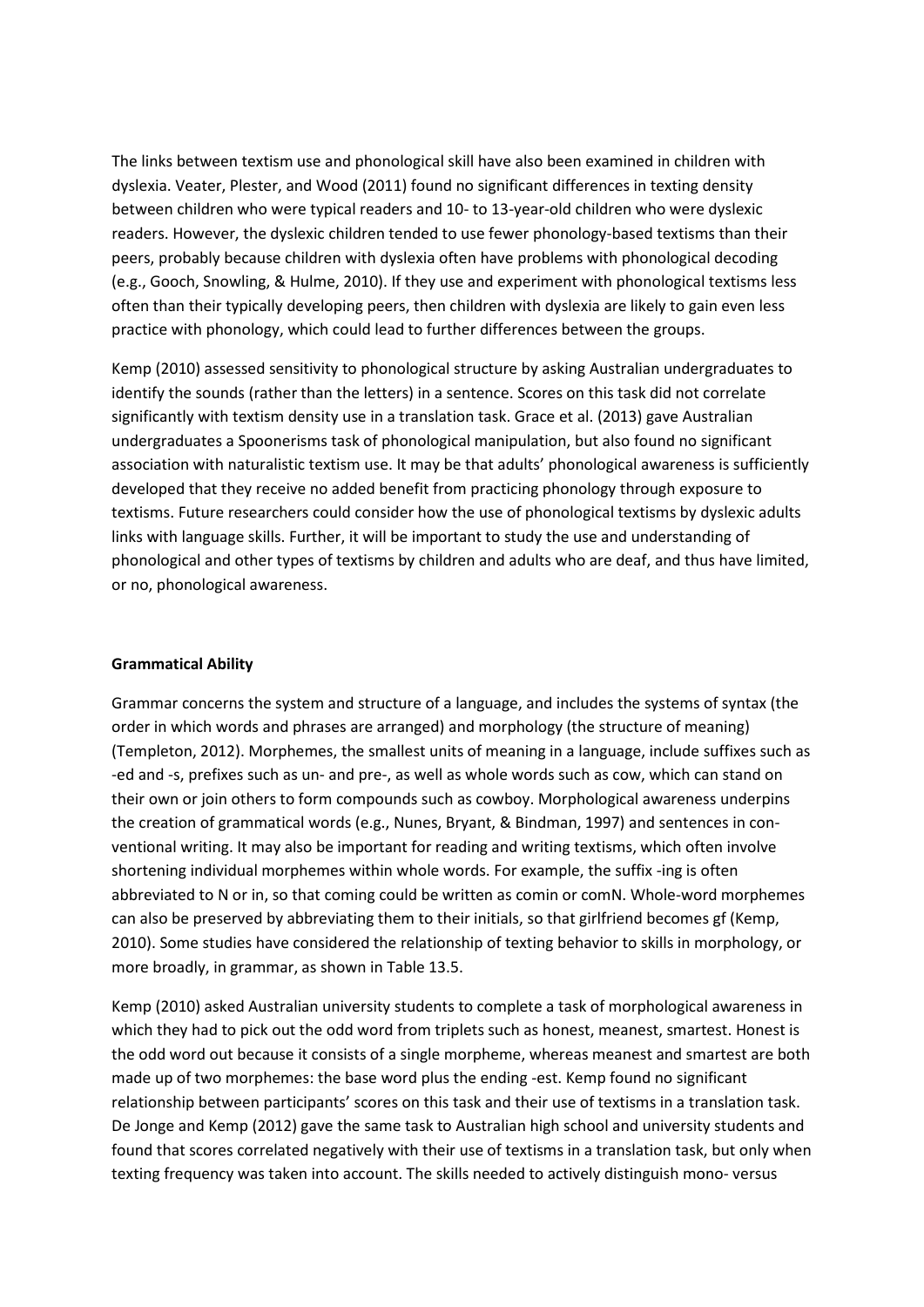multi-morphemic words might be more complex than the skills needed to find shorter ways to write the morphemes within multi-morphemic words such as coming and girlfriend. Thus, it is perhaps not surprising that consistently significant relationships have not been found between scores on this morphological awareness task and textism use overall.

Potential links between textism use and grammatical abilities have also been assessed at a more general level. There are various ways in which text messages can transgress the grammatical conventions of written English. One concerns punctuation, which in text messages is often omitted, or replaced by another marker, such as x (for a kiss) in place of a conventional full stop. Text messages may also include spellings of word combinations which mimic casual spoken language (e.g., wanna for want to or woulda for would have). Adults may forget, or children may fail to learn, the correct versions of these spellings in formal English, especially with cases such as woulda, sometimes incorrectly written in full as would of (for would have). Finally, textism versions are common for individual words whose spelling is usually determined by grammar, such as to, too, and two (often all written as 2) or past-tense verbs such as missed, whose final -ed signals their grammatical status (but which could easily be rewritten phonetically as mist). Thus, excessive exposure to textism versions of such grammatical words could lead to ignoring or forgetting the appropriate spelling.

Some researchers have examined the grammatical issue of the punctuation used in text messages. For instance, Rosen, Chang, Erwin, Carrier, and Cheever (2010) asked adults about their use of lower case i for pronominal I and missing apostrophes in their text messages, and Drouin and Driver (2012) and De Jonge and Kemp (2012) examined omitted apostrophes and capitalization in naturalistic and translated messages, respectively. Only Drouin and Driver compared these categories directly to literacy skills, and they found that only omitted apostrophes were negatively related to word reading (but not to other literacy measures). With the advent of more sophisticated technology, it is important to distinguish whether participants' phones were correcting such grammatical errors, as it is otherwise difficult to draw meaningful conclusions about these aspects of grammatical correctness in text messages.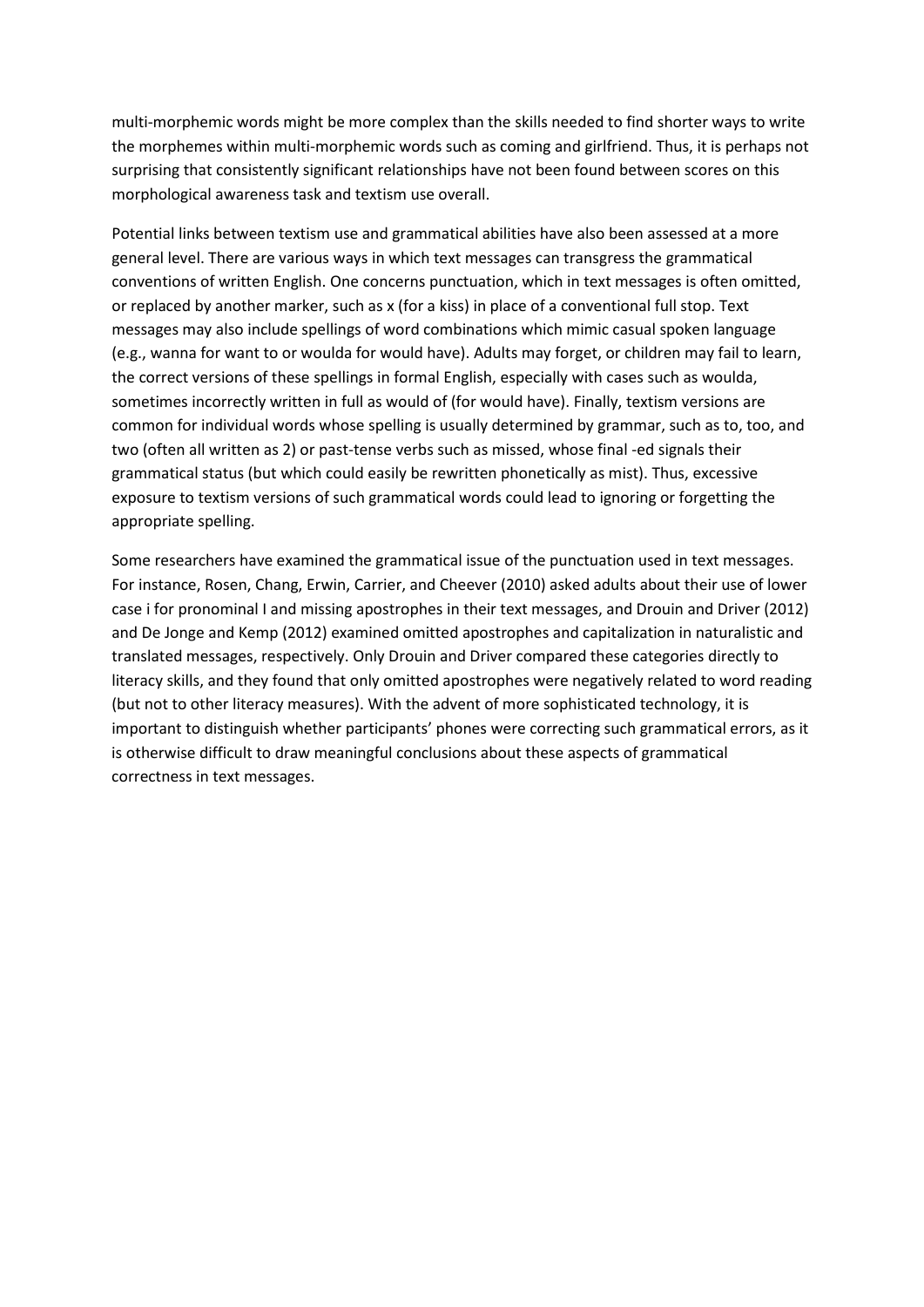# *Table 13.5 Overview of Grammar Results*

| Cohort    | <b>Textism Measure</b> | Task type           | Variable         | <b>Direction</b> | <b>Authors</b>                    |
|-----------|------------------------|---------------------|------------------|------------------|-----------------------------------|
|           |                        |                     | Morphological    |                  |                                   |
| Adults    | Textism Density*       | Translation         | Awareness        | Negative         | De Jonge and Kemp (2012)          |
|           | Frequency*             | Self-Report         | Punctuation      | Negative         | Rosen et al (2010)                |
|           | <b>Textism Density</b> | <b>Naturalistic</b> | Punctuation      | Negative         | Drouin and Driver (2012)          |
|           | <b>Textism Density</b> | <b>Translation</b>  | Punctuation      | Negative         | De Jonge and Kemp (2012)          |
|           | <b>Textism Density</b> | Naturalistic        | Stable Grammar   | Neutral          | Wood, Kemp and Waldron (in press) |
|           | <b>Textism Density</b> | Naturalistic        | Unstable Grammar | Neutral          | Wood, Kemp and Waldron (in press) |
| Secondary | <b>Textism Density</b> | Naturalistic        | Stable Grammar   | Neutral          | Wood, Kemp and Waldron (in press) |
|           | <b>Textism Density</b> | Naturalistic        | Unstable Grammar | Negative         | Wood, Kemp and Waldron (in press) |
| Child     | <b>Textism Density</b> | Self-Report         | Grammar          | Negative         | Cingel and Sundar (2012)          |
|           | <b>Textism Density</b> | Naturalistic        | Stable Grammar   | Neutral          | Wood, Kemp and Waldron (in press) |
|           | <b>Textism Density</b> | Naturalistic        | Unstable Grammar | Neutral          | Wood, Kemp and Waldron (in press) |

\*Density relates to the amount of textisms sent

\*\*Frequency relates to the amount of text messages sent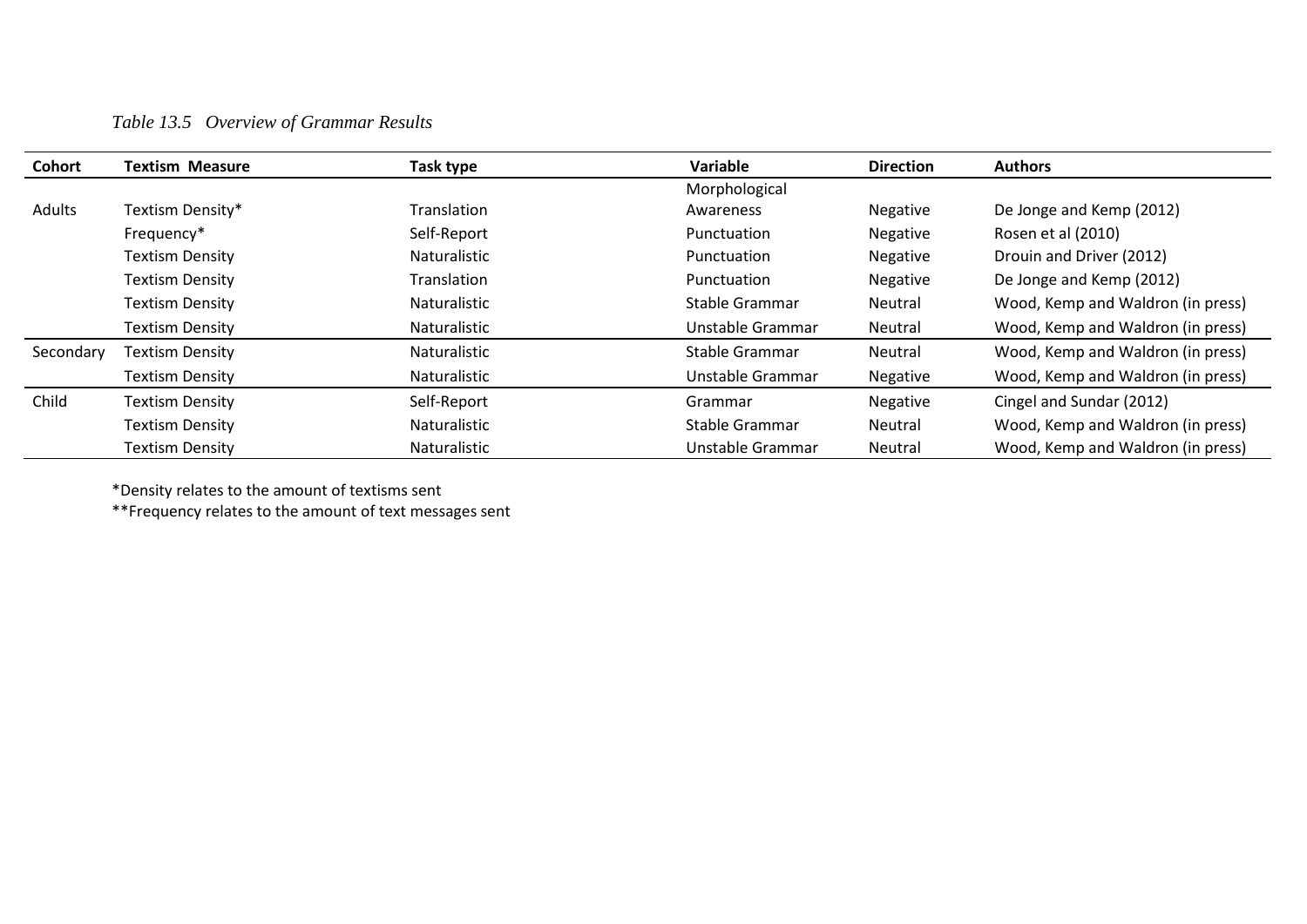Cingel and Sundar (2012) took a broader view of grammatical skill in their study of 10- to 14-yearolds' texting. These authors asked participants to identify the textisms in three of their own recently sent messages. This method is more reliable than a self-report study asking children to estimate their own textism use, but there is still much room for error. The authors found negative relationships between self-scored textism use and scores on these grammatical tasks. This suggests that those who used more textisms performed more poorly on grammatical tasks. However, the children with the poorer grammatical skills may also have found it harder to reliably identify and classify the textisms that they had used in their own messages. Thus, these results are interesting, but should be interpreted with caution.

Further research is providing a more detailed picture of how texting relates to grammar. Wood, Kemp, Waldron, et al. (2014) developed a coding system that identified all the textisms that violated grammatical conventions. The categories included unconventional orthographic forms (e.g., smiley faces for punctuation), capitalization and punctuation errors (e.g., im for I'm), word reduction textisms (e.g., hafta, wanna), word omission (e.g., Coming too?), the incorrect use of grammatical homonyms (e.g., there for their), and the use of ungrammatical word forms (e.g., is you going? for are you going?). These "errors" are not necessarily mistakes; some may have been written deliberately, to save time or to introduce more expression to a message.

Wood, Kemp, Waldron, et al. (2014) collected examples of naturalistic sent text messages from primary school, secondary school, and adult cohorts at the start of a one-year period. When the data collected at the start of the study were analyzed, it was found that the proportion of grammatical errors in children's sent text messages was not significantly related to their performance on two tasks of grammatical skill, although it was negatively correlated with scores on one of the tasks in adults. This relationship remained even after controlling for individual differences in IQ and spelling ability within the sample. Overall, this suggests that ungrammatical texting behavior in children and adolescents is not related to grammatical understanding; however, in young adults, some negative relationships are apparent. All of these participants are being followed up one year later, to assess the patterns of development across age groups, and to examine whether change in literacy skills over time can be accounted for differently depending on whether the textisms produced are stable (their use was similar between the two time points), or unstable (their use varied between the time points).

Thus far, these findings suggest that in adults, some of the grammatical errors made in texting may be related to poorer literacy skills, but in children and adolescents, there is no such relationship. The longitudinal data will reveal whether change over time in literacy task performance is explained by the incidence of stable or unstable textisms, and whether these patterns differ with age group. For now, we suggest that the violations of conventional grammar that are common in children's and teenagers' messages represent a phase of "play" with language. It seems that children and teenagers may move away from this phase once they have become bored with "playing" with language in this way. Alternatively, the common grammatical violations seen during this phase may reflect inconsistent linguistic self- monitoring during texting. In future, it will also be important to find ways of distinguishing textisms that represent intentional and accidental violations of conventional grammar.

#### **General Writing**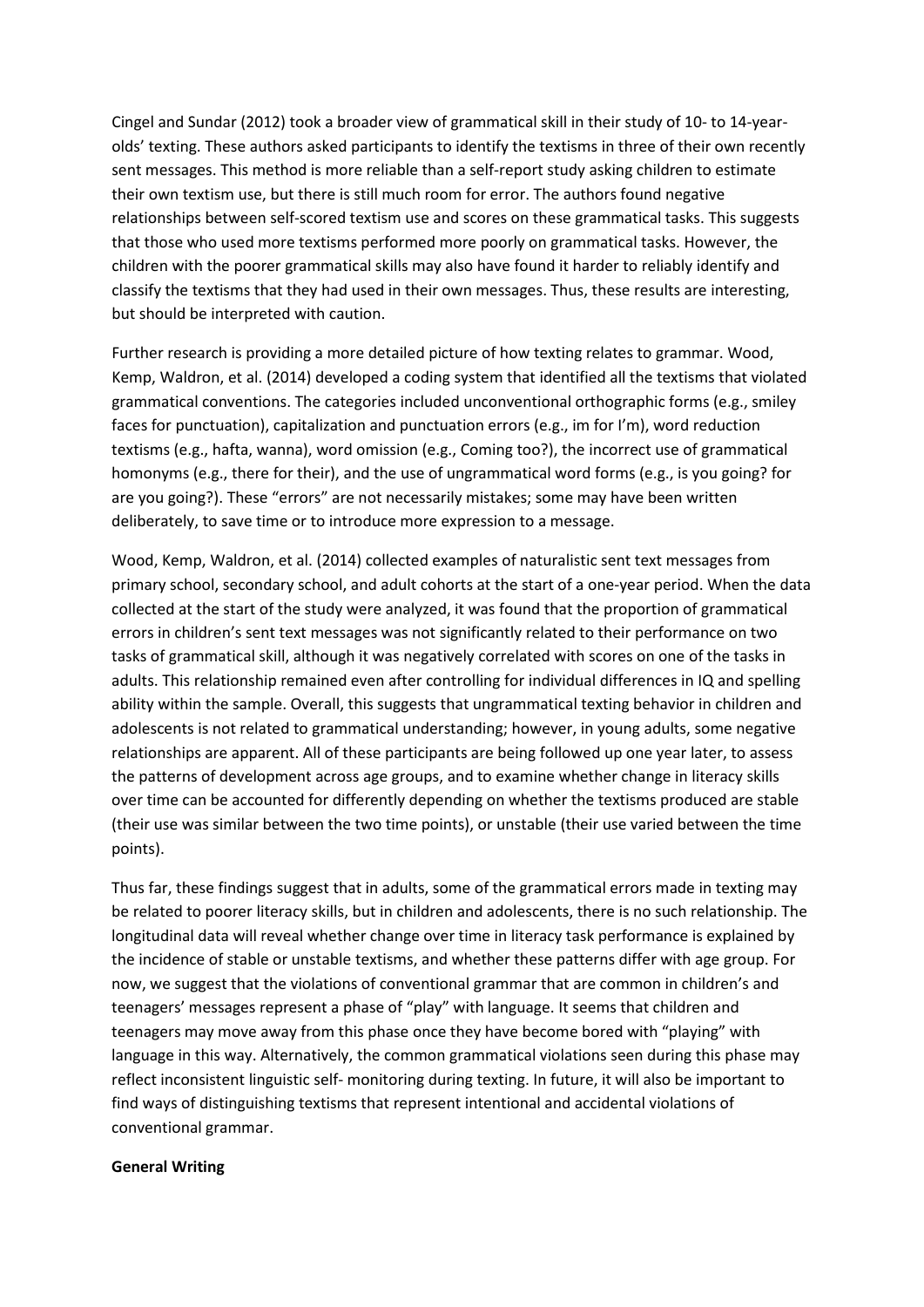The higher-order ability of general writing skill has not been much studied in terms of its relationship to textism use. Nevertheless, it is an important aspect to consider, as it is a conglomerate of the previous skills reviewed; it relies on spelling, grammar, and the ability to reflect on one's own writing. In the one study on this question, Rosen et al. (2010) asked adults to self-report their frequency of sending text messages as well as to write a formal letter to a company and an informal piece on (un)happiness. These pieces were marked using a university graded writing scale. Participants who reported that they texted more frequently performed more poorly on the formal writing task than those who texted less frequently. The converse was true for the informal writing task. This pattern of results could be taken to suggest that frequent texting negatively influences formal writing ability. However, the most common textisms reported by the sample were the use of i in place of I and the omission of apostrophes, both of which reflect violations of conventional grammar. Thus, rather than the use of textisms themselves being related to poorer formal writing, the production of these grammatical errors in text messages and poorer scores on the formal writing task may be underlain by poorer grammatical skills in general. Participants with no college education were more likely to report using textisms than those with a college education. This suggests that educational background should be considered in mixed samples, especially when, as in this study, the marking scheme for the writing task was based on university exam criteria, with which the student participants would be more experienced. Given that textism use is related to spelling, and spelling contributes to general writing ability, future researchers could consider the links between texting and general writing skill in more detail, and extend this work to child participants as well.

#### **Methodological Issues**

Throughout the chapter we have discussed methodological limitations posed by factors such as the lack of reliability and validity from self-report measures (see also Wood, Kemp, & Plester, 2014). One specific finding illustrates the potential discrepancy between people's perceived and actual use of textisms. Grace et al. (2012) found that undergraduates who reported using textisms "none of the time" actually used an average of 13% textisms in their naturalistic messages, whereas those who reported using textisms "some" or "most of the time" used an average of 20%. This result serves as a reminder that even adults' estimates of their own textism use may not be accurate.

The way that textism use is measured can also have a significant effect on the conclusions drawn. Grace et al. (2012) compared textism densities across the three main textism collection methods: translation, elicitation, and the collection of naturalistic data. The highest textism densities were observed in translated messages, followed by scenario-based elicited messages, and the lowest in naturalistic messages. This discrepancy may be due to demand characteristics, where individuals use more textisms in experimental procedures because they want to appear more knowledgeable or fluent in this form of writing, or simply because knowing that the study is about texting makes them overestimate their textism use. Even when participants are asked to write down their messages directly from their phones, they may not do so entirely accurately. Inaccurate transcription may occur through carelessness, or more deliberately: self-presentation motives may lead to biased reporting, which may result in under- or overestimations of textism use. Individuals may also choose text messages which reflect what they want others to think about the way they text, rather than more representative messages. Future researchers should consider the method of Underwood,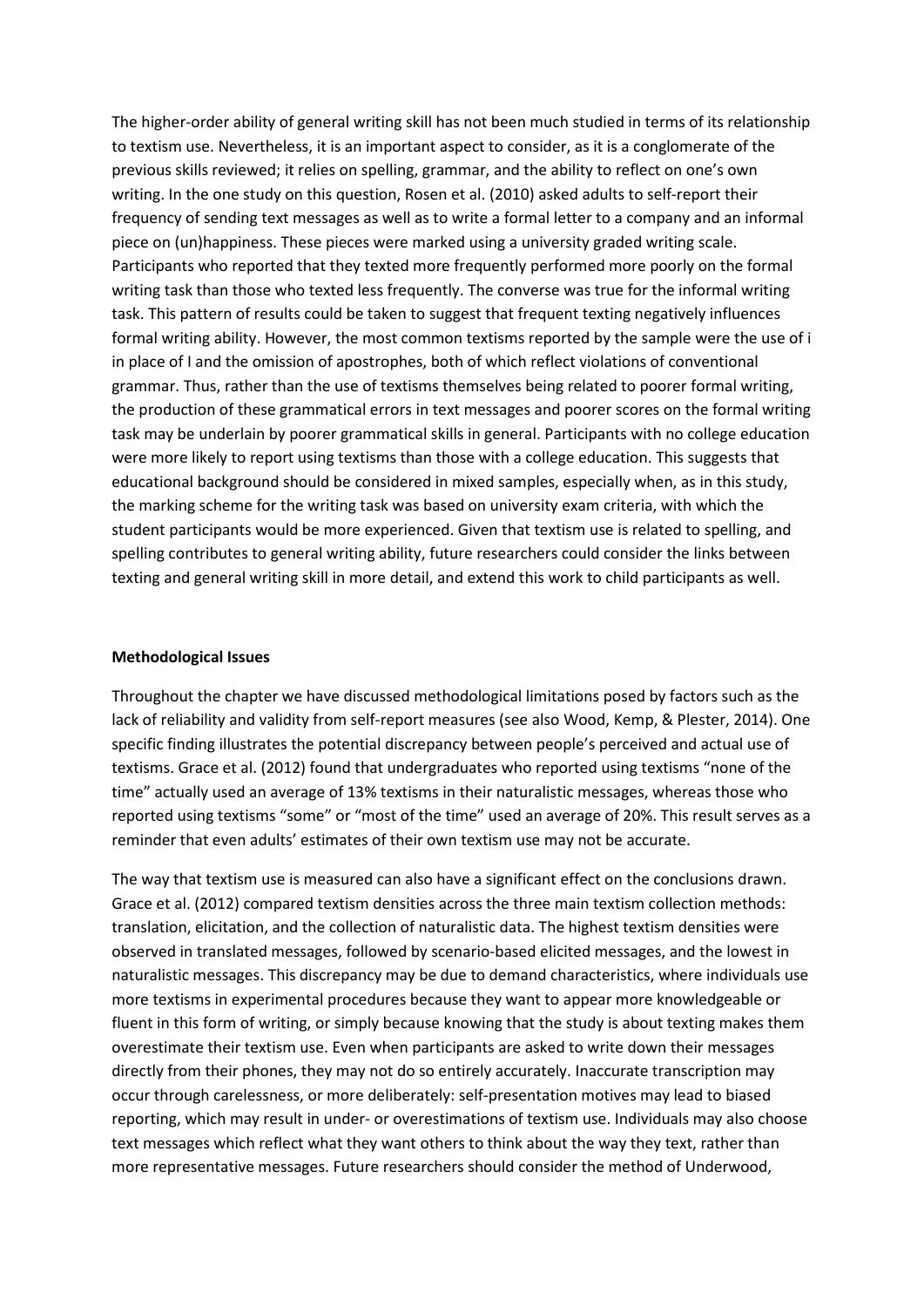Rosen, More, Ehrenreich, and Gentsch (2012), who provided participants with communication devices that automatically sent copies of all their sent messages to a secure server searchable by the researchers. However, this method would be too costly for many research groups, and now that most people have their own phones, switching to an unfamiliar research phone could in itself influence the data obtained.

Grace et al. (2012) found differences between undergraduate students at similar universities in Australia and Canada in terms of texting frequency, texting density, and uptake of new technology. This suggests that care must be taken when comparing studies across the world, even with similar participant samples who speak the same language. The use of textisms in different languages will obviously differ even more (Crystal, 2008), and although this chapter focuses on texting in English, the types of abbreviations will depend on the nature of the language of communication.

We must also be cautious about generalizing and comparing studies across time, because mobile phone technology is developing rapidly. Participants in most of the earlier studies reported here had phones with alphanumeric keypads, but in more recent studies, participants have used a mix of QWERTY, alphabetic, and alphanumeric keypads. It is likely that alphanumeric keypads will soon be completely super- seeded, and the quicker and easier typing associated with QWERTY keyboards could lead to further changes in textism use.

#### **Conclusions**

Table 13.6 summarizes the results discussed in this chapter, and leads to the conclu-sion that texting behavior is related to different abilities in different age groups. In primary school children, textism use is linked consistently positively with measures of spelling, reading, and phonological awareness, while the relationship with grammar is more mixed, with no links, or a negative link, between textisms use and grammatical task performance. By secondary school there is quite a different profile, with adolescents showing largely negative relationships between textism use and performance on language tasks. Adults show a more varied set of results, with a mix of neutral and negative correlations between texting behavior and language task scores.

Overall it seems that adult, child, and even adolescent samples cannot be considered together, as the links between texting behavior and literacy skills are so different in the three groups. These differences may stem from a variety of reasons, including the fact that these cohorts have had different experiences of technology, including access to different types of phones, keyboards, and predictive text, as well having had varying numbers of years to experience all of these factors. Perhaps more importantly, at the time of these studies, adult and some adolescent participants had largely consolidated their literacy skills before owning their first mobile phone, whereas many children may have been exposed to textisms while still improving their reading and writing abilities. Children can still benefit from playing and practicing with written language, but adults may not, although it is not yet clear whether adults' use of unconventional spelling in text messages could be a cause or a result of poorer linguistic skills. At least some of the variation in adults' textisms use probably comes not from their literacy skills, but from other sources instead, including differences in phone technology, conscientiousness (rather than knowledge) about spelling, and social norms about composing messages in their particular friendship groups. In sum, it appears that the use of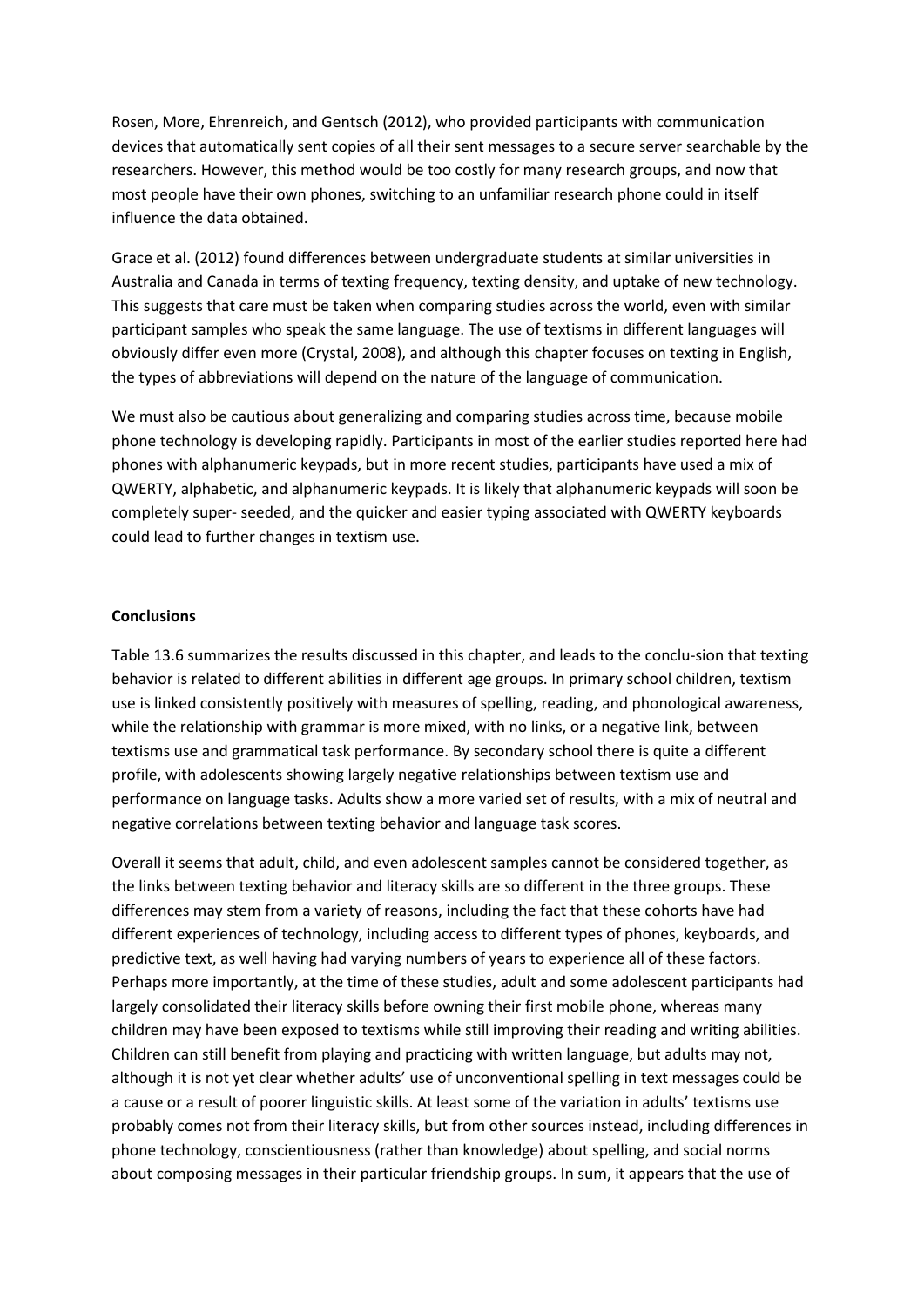textisms is not actively harming, and may even help to promote, children's language skills. For adolescents and adults, the picture is less clear, and continuing research will be necessary to draw out the reasons for some of the negative relationships seen between textism use and performance on measures of language skills.

*Table 13.6 Overview of the Relationship between Texting and Literacy Abilities in Child and Adult Age Groups*

| Ability                        | Primary  | Secondary | Adults   |
|--------------------------------|----------|-----------|----------|
| Reading                        | Positive | Negative  | Negative |
| <b>Spelling</b>                | Positive | Negative  | Mixed    |
| Grammar                        | Neutral  | Negative  | Neutral  |
| <b>Morphological Awareness</b> | N/A      | Negative  | Negative |
| Phonology                      | Positive | N/A       | N/A      |
| Writing-Formal                 | N/A      | N/A       | Negative |
| Writing-Informal               | N/A      | N/A       | Neutral  |

#### R**eferences**

- Baron, N. S. (2010). Attitudes toward mobile phones: A cross-cultural comparison. In H. Greif, L. Hjorth, A. Lasen, & C. Lobet (Eds.), Cultures of participation (pp. 77–94). Frankfurt, Germany: Peter Lang.
- Bradley, L., & Bryant, P. E. (1983). Categorizing sounds and learning to read: A causal connection. Nature, 30, 419–421.
- Bushnell, C., Kemp, N., & Martin, F. H. (2011). Text messaging practices and links to general spelling ability: A study of Australian children. Australian Journal of Educational and Developmental Psychology, 11, 27–38.
- Cingel, D., & Sundar, S. (2012). Texting, techspeak, and tweens: The relationship between text messaging and English grammar skills. New Media and Society, 1–17.
- Coe, J. E. L., & Oakhill, J. V. (2011). "txtN is ez f u no h2 rd": The relation between reading ability and text-messaging behavior. Journal of Computer Assisted Learning, 27, 4–17.
- Crystal, D. (2008). Txting: The gr8 db8. Oxford, UK: Oxford University Press.
- De Jonge, S., & Kemp, N. (2012). Text-message abbreviations and language skills in high school and university students. Journal of Research in Reading, 35, 49–68.
- Dixon, M., & Kaminska, Z. (2007). Does exposure to orthography affect children's spelling accuracy? Journal of Research in Reading, 30, 184–197.
- Drouin, M. (2011). College students' text messaging, use of textese and literacy skills. Journal of Computer Assisted Learning, 27, 67–75.
- Drouin, M., & Davis, C. (2009). R u txting? Is the use of text speak hurting your literacy? Journal of Literacy Research, 41, 46–67.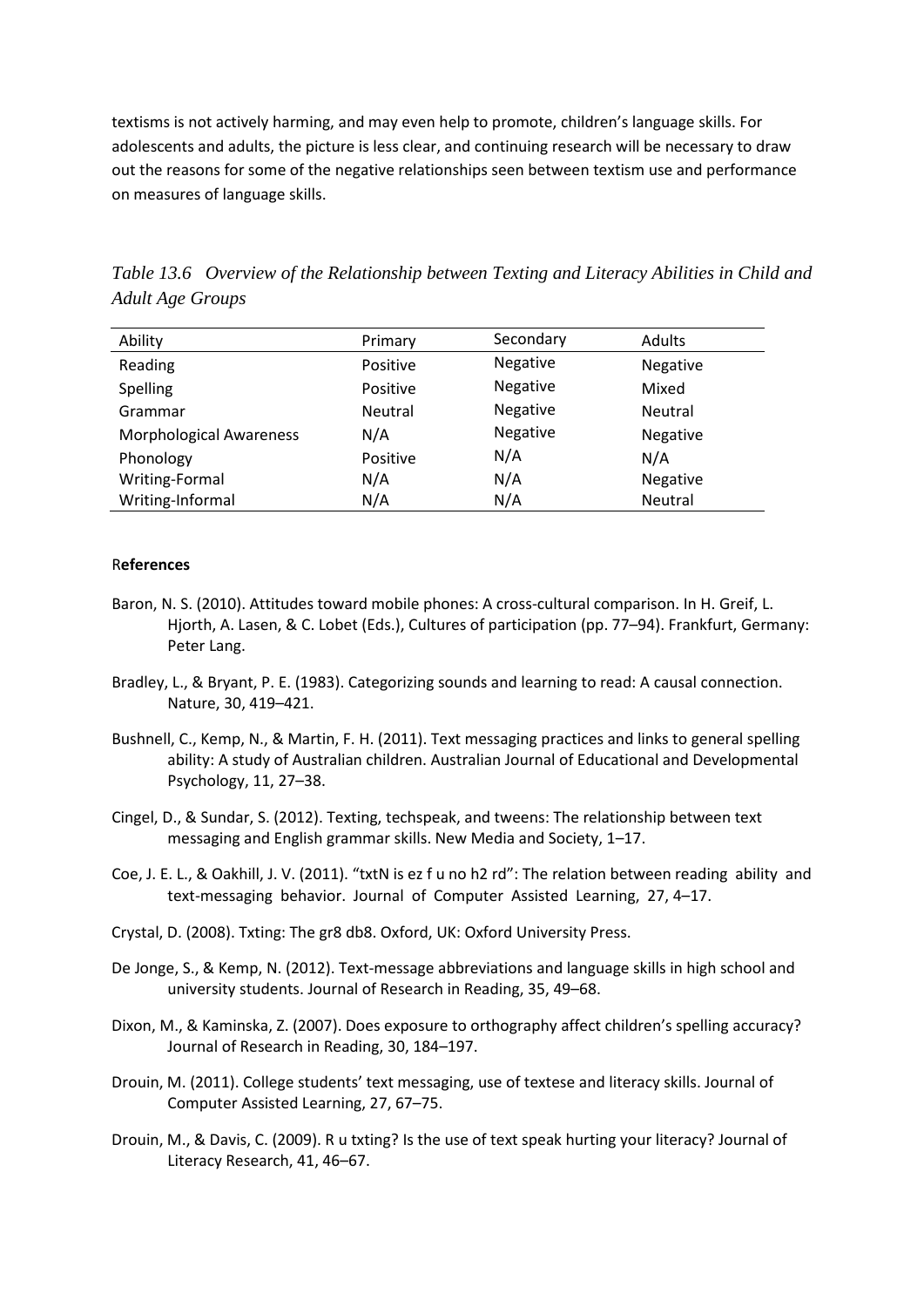- Drouin, M., & Driver, B. (2012). Texting, textese and literacy abilities: A naturalistic study. Journal of Research in Reading. doi: 10.1111/j.1467-9817.2012.01532.x
- Durkin, K., Conti-Ramsden, G., & Walker, A. J. (2011). Txt lang: Texting, textism use and literacy abilities in adolescents with and without specific language impairment. Journal of Computer Assisted Learning, 27, 49–57.
- Furnes, B., & Samuelsson, S. (2011). Phonological awareness and rapid automatized naming predicting early development in reading and spelling: Results from a cross-linguistic longitudinal study. Learning and Individual Differences, 21(1), 85–95.
- Gooch, D., Snowling, M., & Hulme, C. (2010). Time perception, phonological skills and executive function in children with dyslexia and/or ADHD symptoms. Journal of Child Psychology and Psychiatry, 52, 195–203.
- Grace, A., Kemp, N., Martin, F. H., & Parrila, R. (2012). Undergraduates' use of text messaging language: Effects of country and collection method. Writing Systems Research, 4, 167–184.
- Grace, A., Kemp, N., Martin, F. H., & Parrila, R. (2013). Undergraduates' text messaging language and literacy skills. Reading and Writing, 27, 855–873.
- Green, N. (2003). Outwardly mobile: Young people and mobile technologies. In J. Katz (Eds.), Machines that become us: The social context of personal communication technology. New Brunswick, NJ: Transaction Publishers.
- Hulslander, J., Olson, R., Willcutt, E., & Wadsworth, S. (2010). Longitudinal stability of read- ingrelated skills and their prediction of reading development. Scientific Studies of Reading, 14, 111–136.
- Johnson, M. (2012). Comprehension of Standard English text and digital textism during child- hood. International Journal of Language, Culture and Society, 35, 1–6.
- Katz, L., & Frost, S. J. (2001). Phonology constrains the mental orthographic representation. Reading and Writing, 14, 297–332.
- Kemp, N. (2010). Texting versus txting: Reading and writing text messages, and links with other linguistic skills. Writing Systems Research, 2, 53–71.
- Kemp, N., & Bushnell, C. (2011). Children's text messaging: Abbreviations, input methods and links with literacy. Journal of Computer Assisted Learning, 27, 18–27.
- Lenhart, A., Ling, R., Campbell, S., & Purcell, K. (2010, April 20). Teens and mobile phones. Pew Internet & American Life Project. Retrieved November 28, 2014, from http://pewinternet.org/Reports/2010/Teens-and-Mobile-Phones.aspx
- Lexander, K. (2011). Texting and African language literacy. New Media and Society, 13, 427– 443.
- Ling, R. (2004). The mobile connection: The cell phone's impact on society. San Francisco, CA: Morgan Kaufmann.
- Ling, R., & Yttri, B. (2002). Hyper-coordination via mobile phones in Norway. In J. Katz & M. Aakhus (Eds.), Perpetual contact: Mobile communication, private talk, public performance (pp. 139– 169). Cambridge, UK: Cambridge University Press.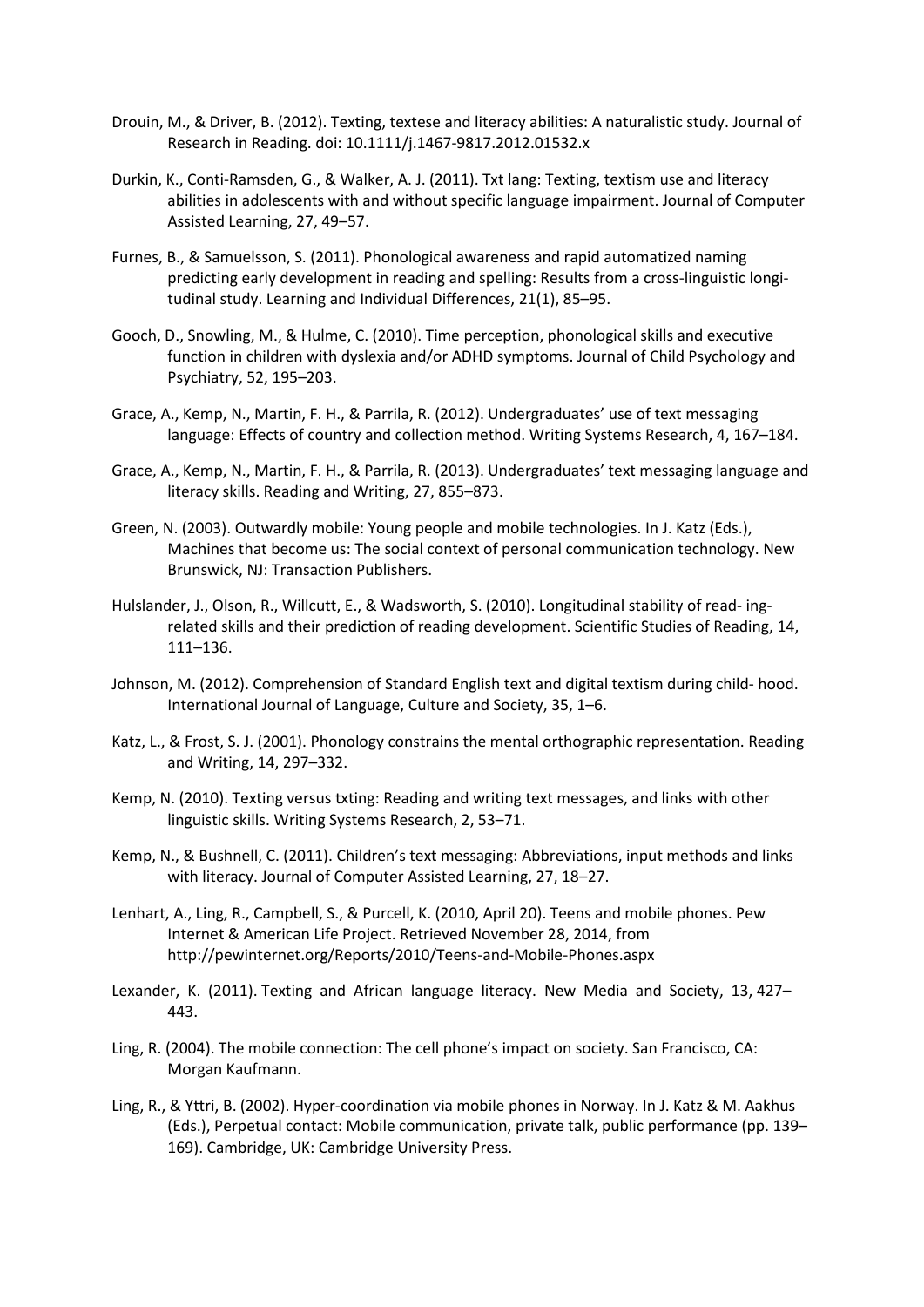- Massengill Shaw, D., Carlson, C., & Waxman, M. (2007). An exploratory investigation into the relationship between text messaging and spelling. New England Reading AssociationJournal, 43, 57–62.
- Melby-Lervåg, M., Lyster, S. H., & Hulme, C. (2012). Phonological skills and their role in learning to read: A meta-analytic review. Psychological Bulletin, 138, 322–352.
- Nunes, T., Bryant, P., & Bindman, M. (1997). Morphological spelling strategies: Developmental stages and processes. Developmental Psychology, 33, 637–649.
- Ofcom. (2012). UK children and parents: Media use and attitudes report. Retrieved November 28, 2014, from http://stakeholders.ofcom.org.uk/binaries/research/medialiteracy/oct2012/main.pdf
- Plester, B., Wood, C., & Bell, V. (2008). Txt msg n school literacy: Does texting and knowledge of text abbreviations adversely affect children's literacy attainment? Literacy, 42, 137–144.
- Plester, B., Wood, C., & Joshi, P. (2009). Exploring the relationship between children's knowledge of text message abbreviations and school literary outcomes. British Journal of Developmental Psychology, 27, 145–161.
- Powell, D., & Dixon, M. (2011). Does SMS text messaging help or harm adults' knowledge of standard spelling? Journal of Computer Assisted Learning, 27, 58–66.
- Rosen, L. D., Chang, J., Erwin, L., Carrier, M., & Cheever, N. A. (2010). The relationship between "textisms" and formal and informal writing among young adults. Communication Research, 37, 420–440.
- Shortis, T. (2001). The language of ICT: Information and communication technology. London, UK: Routledge.
- Taylor, A., & Vincent, J. (2005). An SMS history. In L. Hamill & A. Lasen (Eds.), Mobile world: Past, present and future (pp. 75–91). New York, NY: Springer.
- Templeton, S. (2012). Teaching and learning morphology: A reflection on generative vocabulary instruction. Journal of Education, 192, 101–107.
- Thurlow, C. (2003). Generation txt? The sociolinguistics of young people's text-messaging. Discourse Analysis Online. Retrieved November 28, 2014, from http://extra.shu.ac.uk/daol/articles/v1/n1/a3/thurlow2002003.html
- Thurlow, C. (2006). From statistical panic to moral panic: The metadiscursive construction and popular exaggeration of new media language in the print media. Journal of Computer Mediated Communication, 11, 667–701.
- Underwood, M. K., Rosen, L. H., More, D., Ehrenreich, S. E., & Gentsch, J. K. (2012). The BlackBerry Project: Capturing the content of adolescents' text messaging. Developmental Psychology, 48, 295–302.
- Veater, H. M., Plester, B., & Wood, C. (2011). Use of text message abbreviations and literacy skills in children with dyslexia. Dyslexia, 65–71.
- Wood, C., Jackson, E., Hart, L., Plester, B., & Wilde, L. (2011). The effect of text messaging on 9- and 10-year-old children's reading, spelling and phonological processing skills. Journal of Computer Assisted Learning, 27, 28–36.